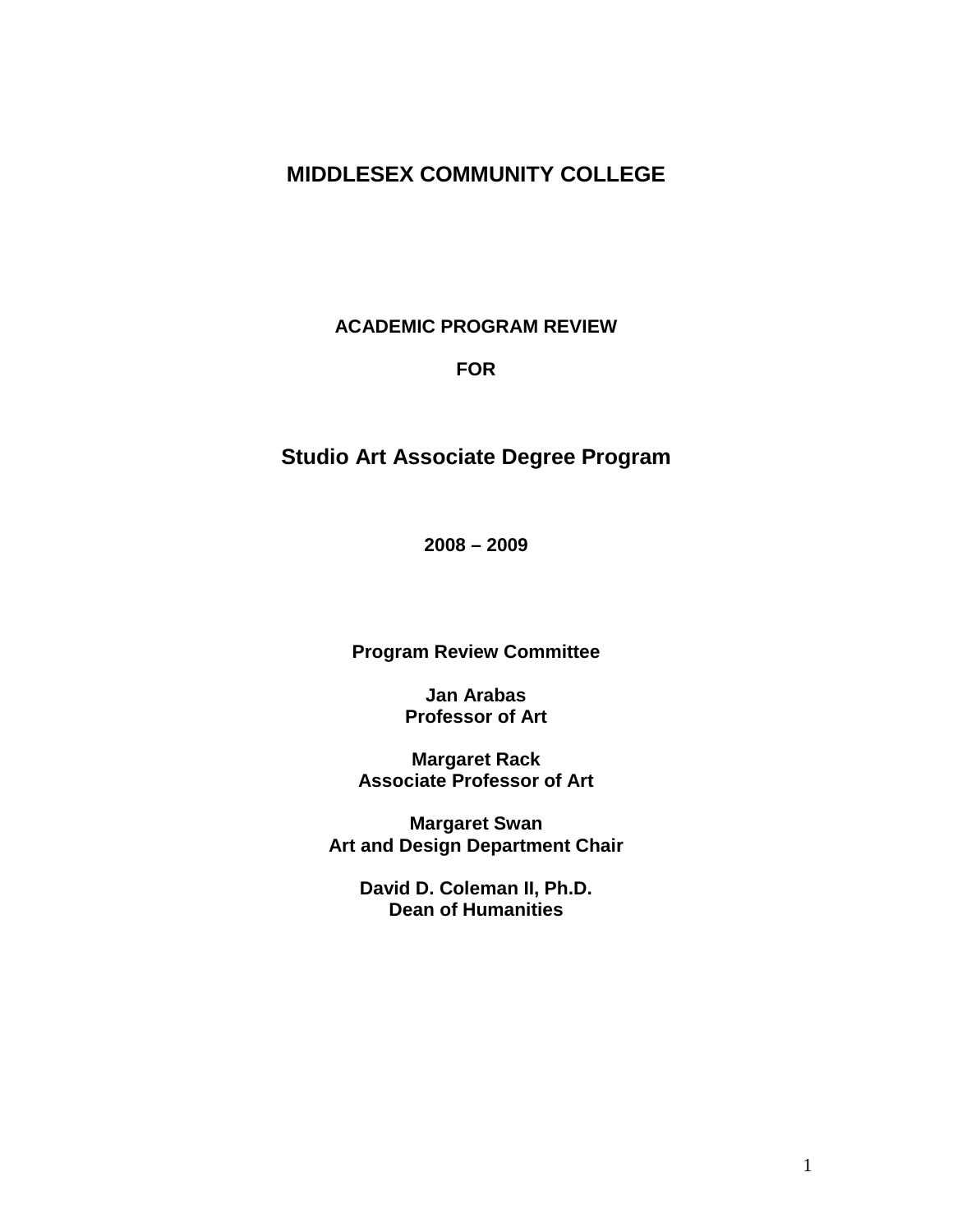# **MIDDLESEX COMMUNITY COLLEGE**

# **Academic Program Review**

# **Table of Contents**

| Section I          | Introduction                                          |  |  |  |  |
|--------------------|-------------------------------------------------------|--|--|--|--|
| Section II         | <b>Mission and Goals</b>                              |  |  |  |  |
| Section III        | Data                                                  |  |  |  |  |
| Section IV         | <b>Program Analysis</b>                               |  |  |  |  |
|                    | <b>Target Population</b><br>O                         |  |  |  |  |
|                    | <b>External Perspectives</b><br>$\circ$               |  |  |  |  |
| Section V          | Curriculum                                            |  |  |  |  |
|                    | <b>Institutional Student Learning Outcomes</b><br>O   |  |  |  |  |
|                    | <b>Program Student Learning Outcomes</b><br>O         |  |  |  |  |
|                    | <b>Additional Curricular Opportunities</b><br>$\circ$ |  |  |  |  |
| Section VI         | <b>Instructional Support</b>                          |  |  |  |  |
| <b>Section VII</b> | <b>Program Evaluation Summary</b>                     |  |  |  |  |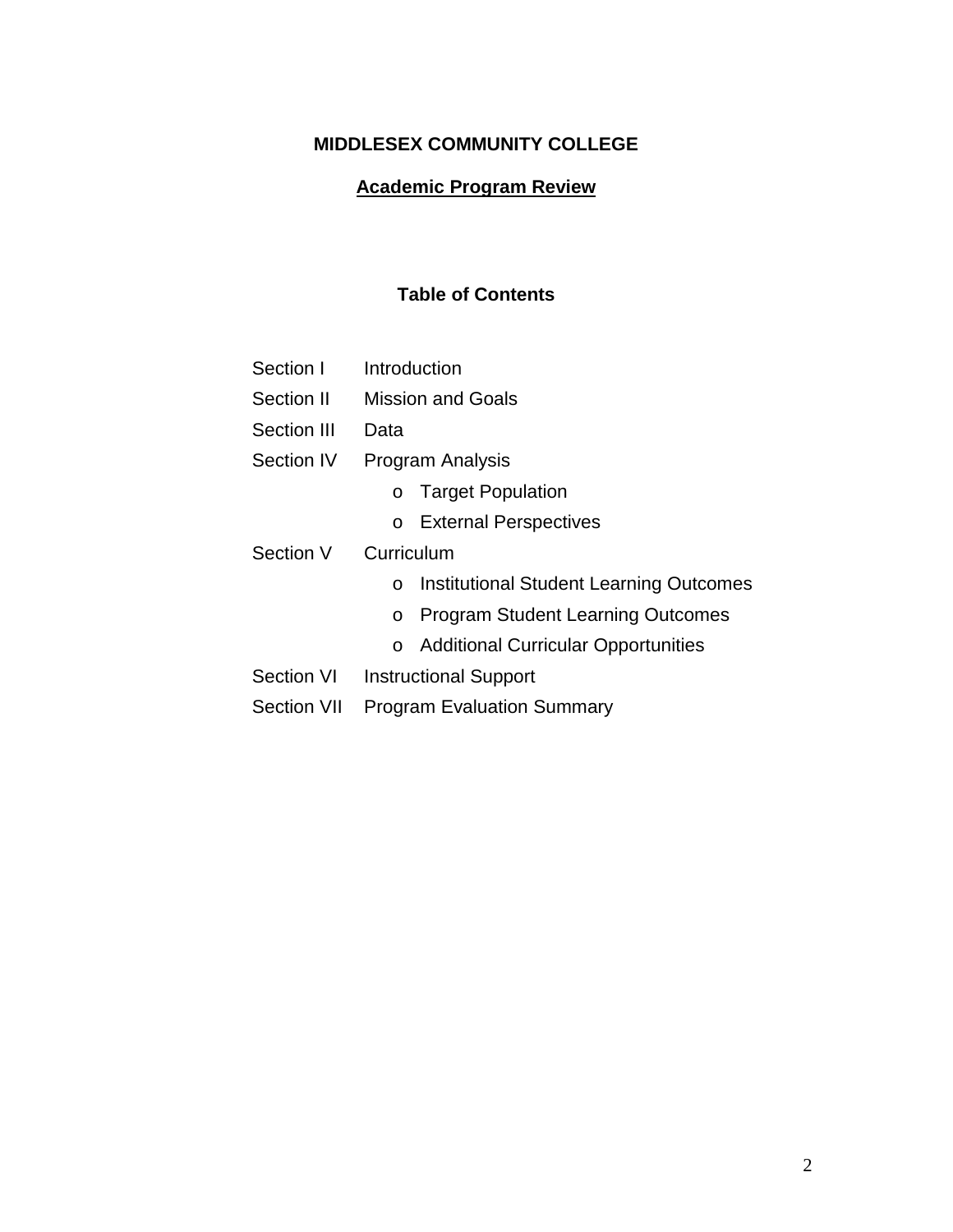### **Middlesex Community College**

### **Academic Program Review**

### **Section I: Introduction**

In 1999, when I last wrote the Studio Art Program Review, I was the Art Department Chair and only full-time faculty in the program. In ten years time, there have been a lot of positive changes that were the result of outlining the programs' need for improvement. Almost all of my recommendations have been fulfilled enabling the program to grow and flourish as a transfer program, a foundation for the Graphic Design Program, a source of required courses for several non-art programs, and a resource for a variety of art enrichment courses for non-majors.

Since five of the Studio Art program courses are required and several are popular electives of the much larger Graphic Design program founded in 1996, the need for more studio space, faculty and multiple sections of these courses were greatly needed in 1999.

Listed below are the 1999 needs for improvement and the results of my recommendations:

Faculty - Staffed by an Art Department Chair/Professor and adjunct faculty, the college needed to support the Studio Art and Graphic Design Programs by hiring another full-time professor. Jan Arabas was hired in Bedford and Margaret Rack was hired to teach in the new Federal Building Studio in Lowell.

Advising – With over 160 Art and Design day students at the time, one full-time Studio Art professor and one full-time Graphic Design professor were unable to adequately advise and mentor so many students. By hiring two new full-time faculty, more students are able to receive informed art advising.

Studio Space – There was only one studio classroom at MCC for all media and all sections of required courses for Studio Art and Graphic Design, which limited the department's course offerings and adversely affected the quality of our courses. In 2004 the sky lit, well-equipped studio in the Federal Building opened offering art courses to Lowell students. Another studio space was added in the ground floor of North Academic enabling the department to be able to segregate courses based on media. Just two years ago, a printmaking studio was added in the adjoining sink and storage room.

Course Sequence – Due to the lack of studio space, not enough sections of introductory course were offered forcing students to enroll in courses out of sequence. We now have six sections of Color and Design, nine sections of Drawing I and II, and six sections of Graphic Design I after this room expansion.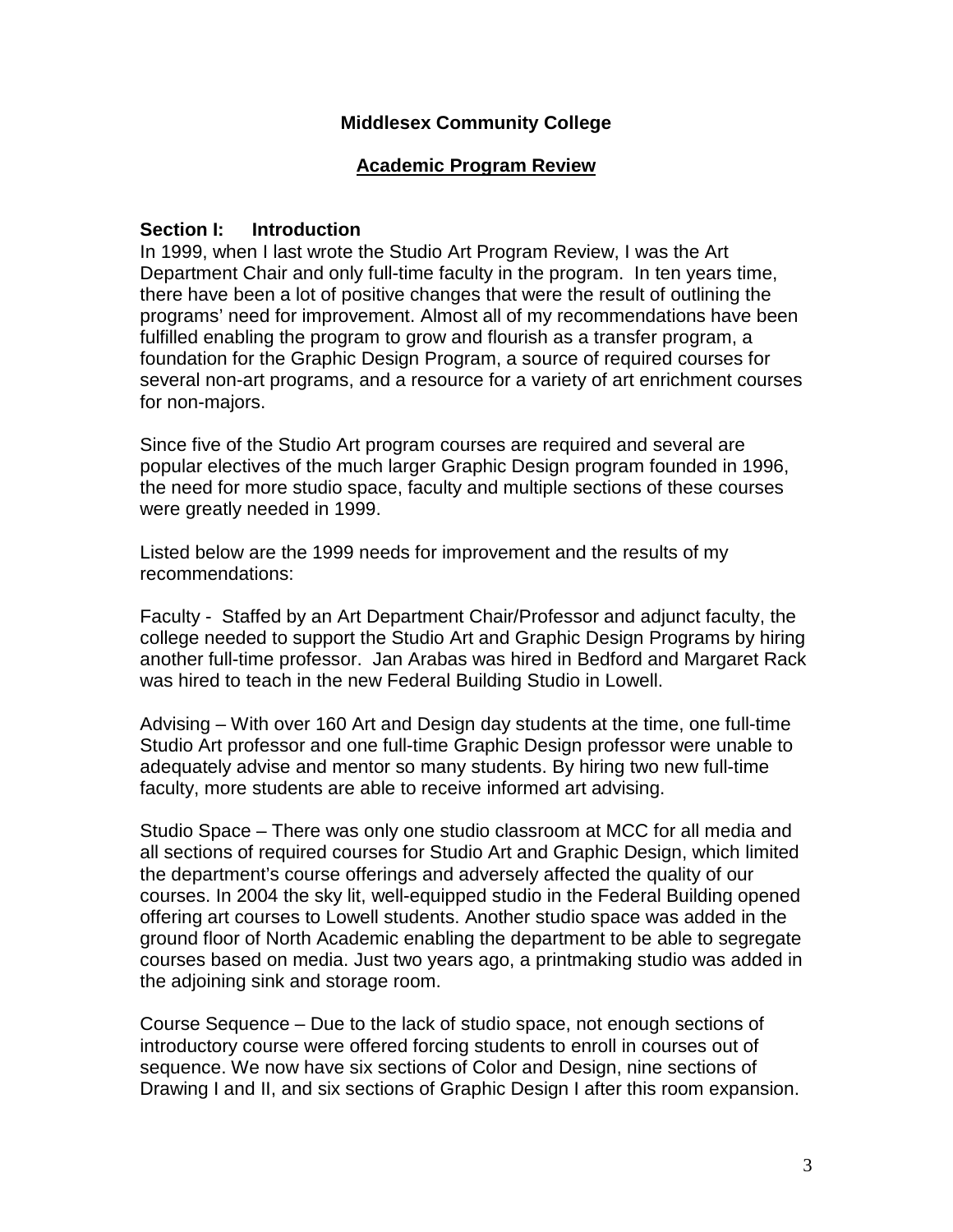Curriculum – Additional required art courses would benefit students' portfolio development and conform to four-year art college requirements. The department submitted the recommended changes to the Curriculum Committee in Spring 2000.

Work Based Learning – Students would benefit from service learning, internships, or some type of work based learning. This wasn't formally included in the curriculum, but there have been a series of projects related to this idea over the years. Margaret Rack's Community Arts course followed this model.

Photography Darkroom – Since photography was a requirement at the time for Graphic Design majors plus a popular elective for Studio Art and non-majors, the lab needed a lab monitor to oversee the darkroom and students assistants. A part-time lab monitor was hired, who has helped me to manage the darkroom.

Transfer Follow-up – The need for follow-up data on transfer students became apparent from doing the 1999 review. Now in 2009, I am facing the same dilemma. I did not follow my recommendation at the time to keep better records of our graduates.

Reflecting on these accomplishments and considering our path for the future, the committee elected to focus on the learning outcome that most defines the mission of the program – students' ability to build a well rounded portfolio for transfer. This focus evolved from institutional research, student survey results, and first hand experience in the classroom.

We investigated the criteria of successful portfolios from our transfer institutions and the ways to achieve this success through the development of art projects and courses that would guide the portfolio building process. We also developed a rubric to help assess the breadth and depth of the portfolio and ways to share these results with art faculty and their students.

### **Section II: Mission and Goals**

1. State the mission of the program. Please indicate if the mission statement is new or has been significantly revised as part of a prior program review process.

The Studio Art Program prepares students for transfer to their major field of study at a four-year art college. It teaches them the fundamentals shared by all art forms and assists them in preparing a well-rounded portfolio, which is required at baccalaureate institutions. MCC students typically transfer to Massachusetts College or Art and Design, the School of the Museum of Fine Arts, Boston, University of Massachusetts, and many other colleges pursing majors in art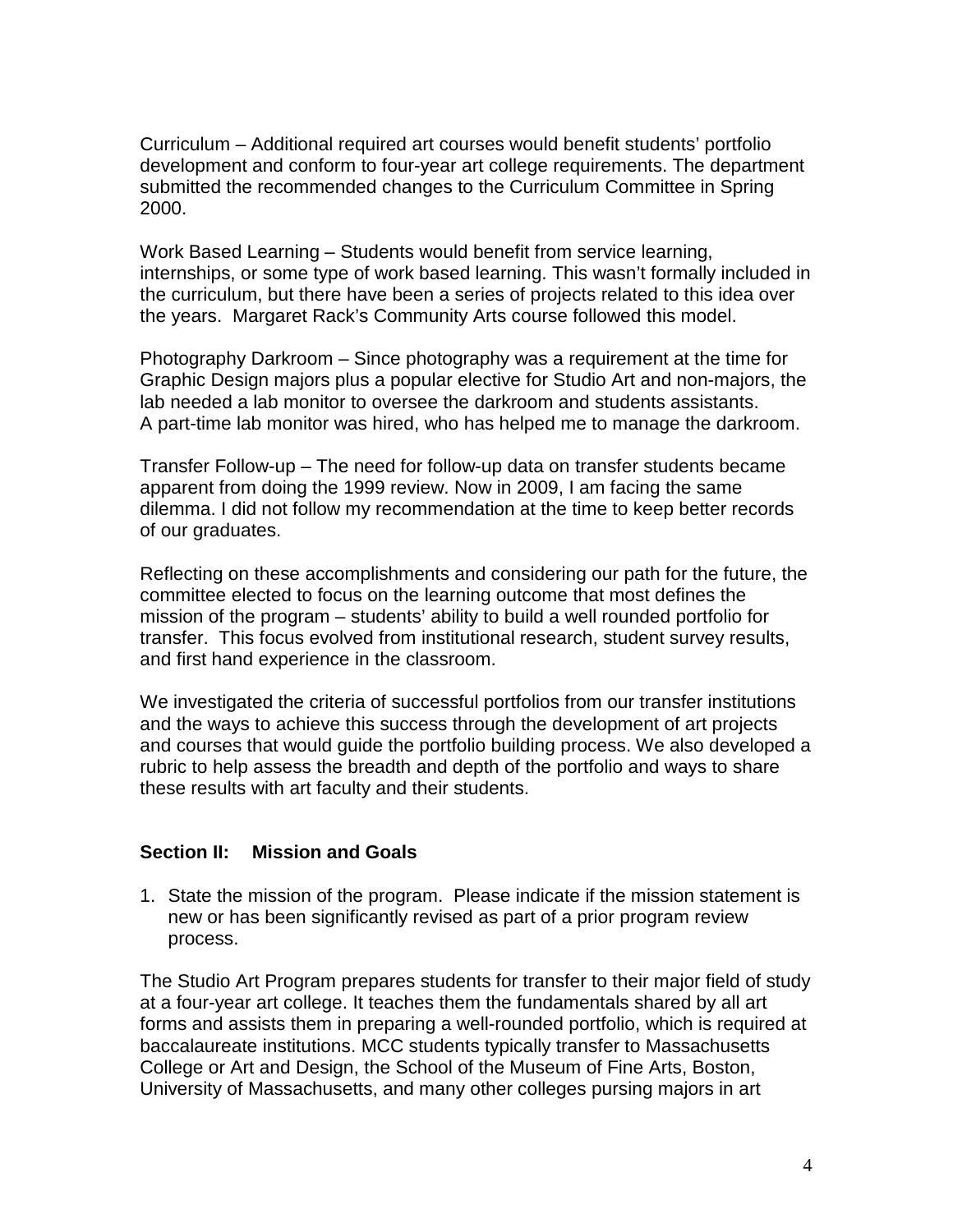education, illustration, graphic design, industrial design, painting, sculpture, architecture, photography, and filmmaking.

This mission statement is identical to the one stated in the 1999 Studio Art Program Review, because the goal of the program is to provide at least the foundation year of art school that can be transferred to most art colleges. In order for students to be admitted into these colleges, they are required to submit a portfolio that demonstrates their conceptual, perceptual, and expressive knowledge of the visual elements.

The review process reinforced that faculty need to introduce the importance of the portfolio and its necessary components much earlier in students' careers at MCC. Since the portfolio is paramount to a student's success in transfer, we have focused on the ways to best achieve this goal in our first Program Student Learning Outcome.

2. a. What is the relationship of the program's mission to the overall mission of the College as adopted by the Trustees and approved by the BHE?

The Studio Art Program mirrors MCC's mission to provide "a strong foundation for college transfer, employment, professional development, and lifelong learning." The program is designed to resemble the foundation year of most art colleges by requiring a combination of art and academic core courses that build literacy and communication skills. The emphasis on the development of a wellrounded portfolio prepares students to transfer and continue with their professional development.

b. Please explain what specific institutional goal(s) the program satisfies. You may include any goals referenced in the College Mission Statement or any goals illustrated in the Pillars of the College Mission Statement.

The mission of the Art and Design Department shares the Six Pillars that express the primary values and goals that support the Middlesex Mission as well:

### *A Dynamic Learning Environment*

Studio Art courses are highly interactive settings, because of the requisite active learning in the creative process. Classes incorporate slide lectures and discussion, demonstrations, studio practice, and group critiques of student artwork. Although students generally work on individual projects, there is a great deal of interaction with the group in the evolution of their work. Art students learn a great deal from one another, because their thought and work processes are immediately visible. Students are encouraged share in this process by periodically circling the studio as they are working. Often times the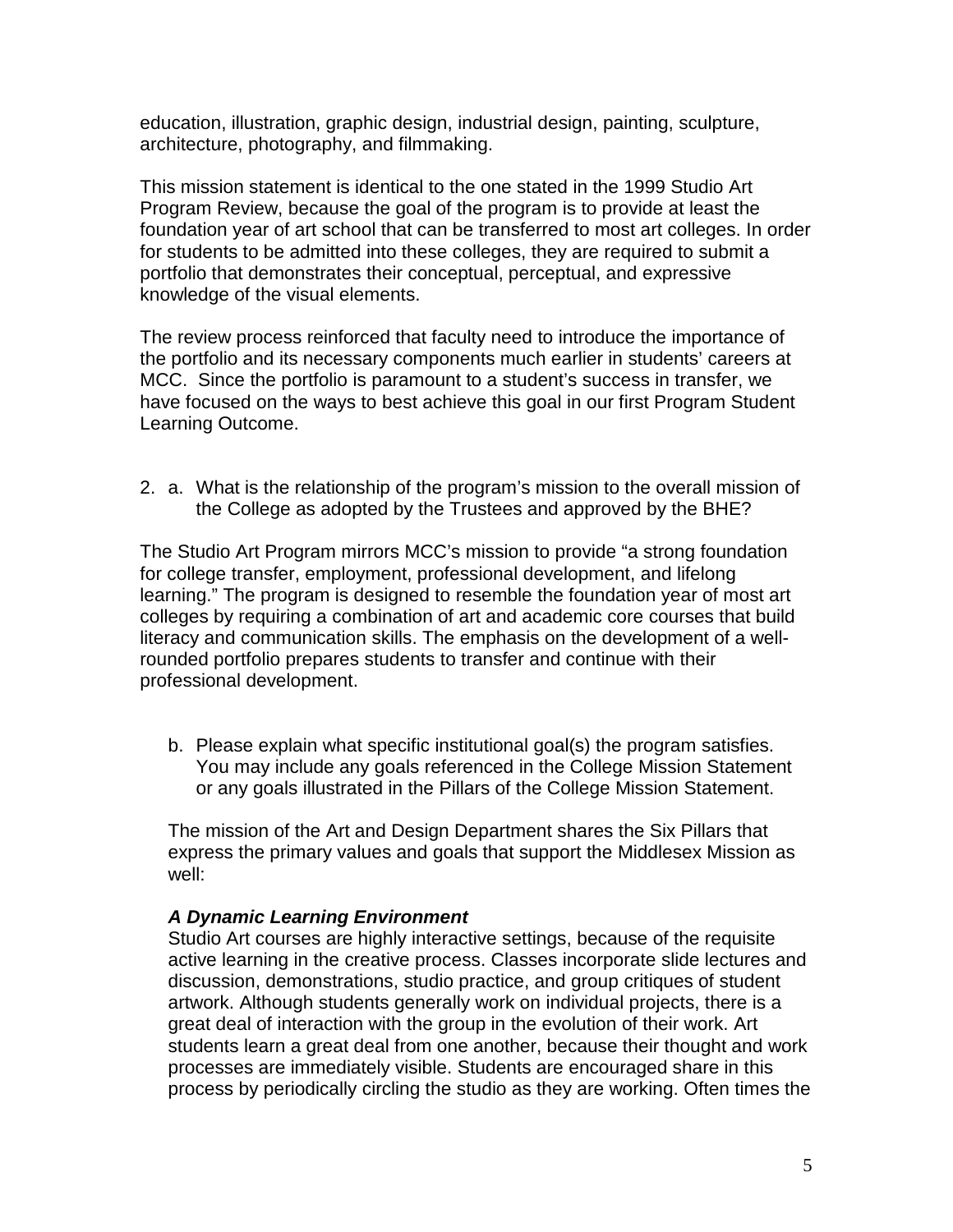professor's comments about one student's work are also applicable to others across the room and this sharing process further adds to this dynamic learning environment.

### *A Supportive, Caring Community*

The Studio Art Program is designed to provide students with the personal attention and support needed to help them grow as future artists and designers. In addition to Studio Art and Graphic Design majors, there are many enrolled students, who are taking art for enrichment as well. No matter the extent of previous art experience or inherent talent, all students are encouraged to move beyond their starting point through individual solutions to a series of increasingly more sophisticated assignments. Individual attention is insured by our small class sizes. All of the art classes are capped at 18 students, with some media intensive courses, such as photography, printmaking, and stained glass having limits of 12 to 15 students.

Studio Art students are also supported by being assigned an Art Advisor, who helps guide students with course selection, the evolution of their portfolio, and their plans for transfer to a baccalaureate art program.

### *Responsive Workforce Development*

Although the Studio Art Program is designed as a transfer program, it provides the foundation courses that are required in all art related careers. Whether a student is going to be an industrial designer, photographer, or a painter, a similar series of core art courses are required, such as drawing, color theory, design, and art history. The Studio Art Program provides the underpinnings for students to select a direction and evolve in their development of specialized art training.

### *Active Civic Engagement*

A good example of the opportunities for art students to be involved in a community setting is the recently completed Culture Garden in Derby Park in Lowell. This collaborative project of MCC and Charter School students under the direction of Professor Margaret Rack transformed a city park with a wall installation that incorporated many significant examples of flowers, vegetables, etc of the many cultural traditions of the people of Lowell. Students interviewed residents of many nationalities and translated their memories into a series of painted panels.

### **Extended Learning Opportunities**

In addition to students enrolled as Studio Art majors, there are a number of students, who take courses for enrichment or exploration of a new career path. There are no prerequisites for first level courses in a variety of media: drawing, painting, printmaking, sculpture, and photography. Art elective courses like stained glass and calligraphy are also popular with students of varying backgrounds and ages.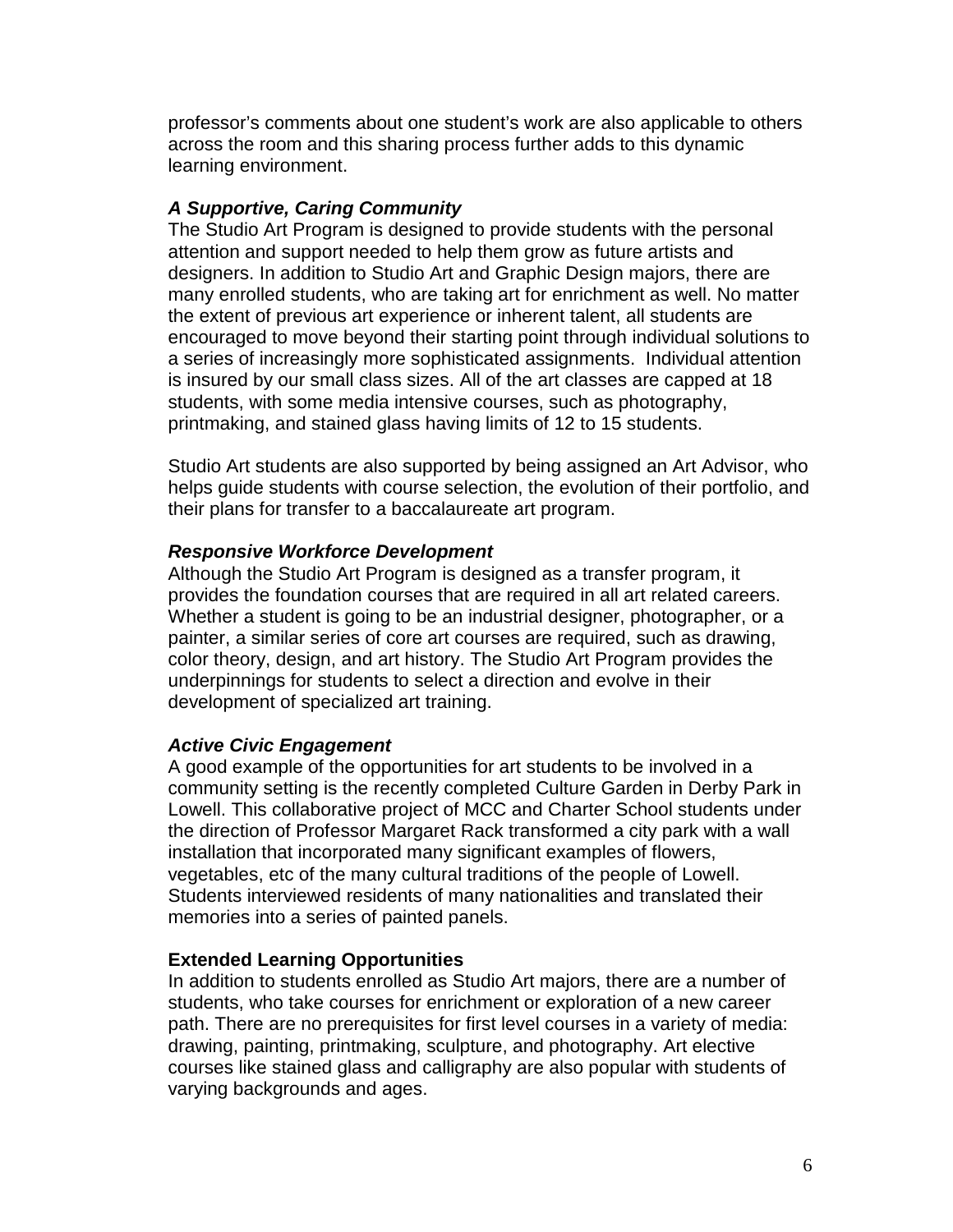### *A Commitment to Excellence*

The quality of a program is very dependent on the quality of its faculty. The art faculty at MCC are all practicing artists or art professionals. A curator at the Museum of Fine Arts, Boston, teaches Art History and studio classes are taught by actively exhibiting artists. The faculty's immersion in their fields makes them vital mentors for their students. The faculty's commitment to excellence and innovation is shared with their students and inspires them through example.

Students have an opportunity to view examples of professional artists in the Henderson Hall Gallery and be selected to exhibit their work in the student shows at the end of each semester.

### **Section III: Data**

3. a. Please note important trends, patterns and issues that emerge through the enrollment, academic progress and retention data. (Data from Institutional Research Office)

Although it is difficult to come to definitive conclusions when viewing changes in the numbers of students in small programs, it does appear that Fall 2008 marks a major increase in enrollment in the Studio Art Program. Both applications and new student head count made over a 60% jump from the previous year. This trend is also apparent in new student full time equivalents, a 66.7% increase from Fall 2007. Proportionately, this increase is much greater than the all college figures that show increases in these areas of 5%.

The Art and Design Department was aware of an increase in Studio Art Majors on Opening Day Fall 2008 when we met with our advisees. Rather than an overwhelming majority of Graphic Design majors, there were a sizeable number of Studio Art majors in the mix. Our classes have also reflected this increase in Studio Art majors' enrollment.

Getting to know these new students backgrounds and their route to MCC has been of interest, particularly in regards to the national economic downturn. Many students have transferred to MCC from 4-year schools, because of financial constraints and/or low grades. A number of new students have conveyed their interest in building their portfolios at MCC in order to transfer to a 4-year art program. Some of these changes in our student mix will be reflected in our program goals explained in other questions.

The figures from the New Student HC/FTE Conversion Rate Trend also reflect that a higher percentage of new students (66.7%) are enrolled full time in comparison to Fall 2007. The All College increase is 6.8% and the Headcount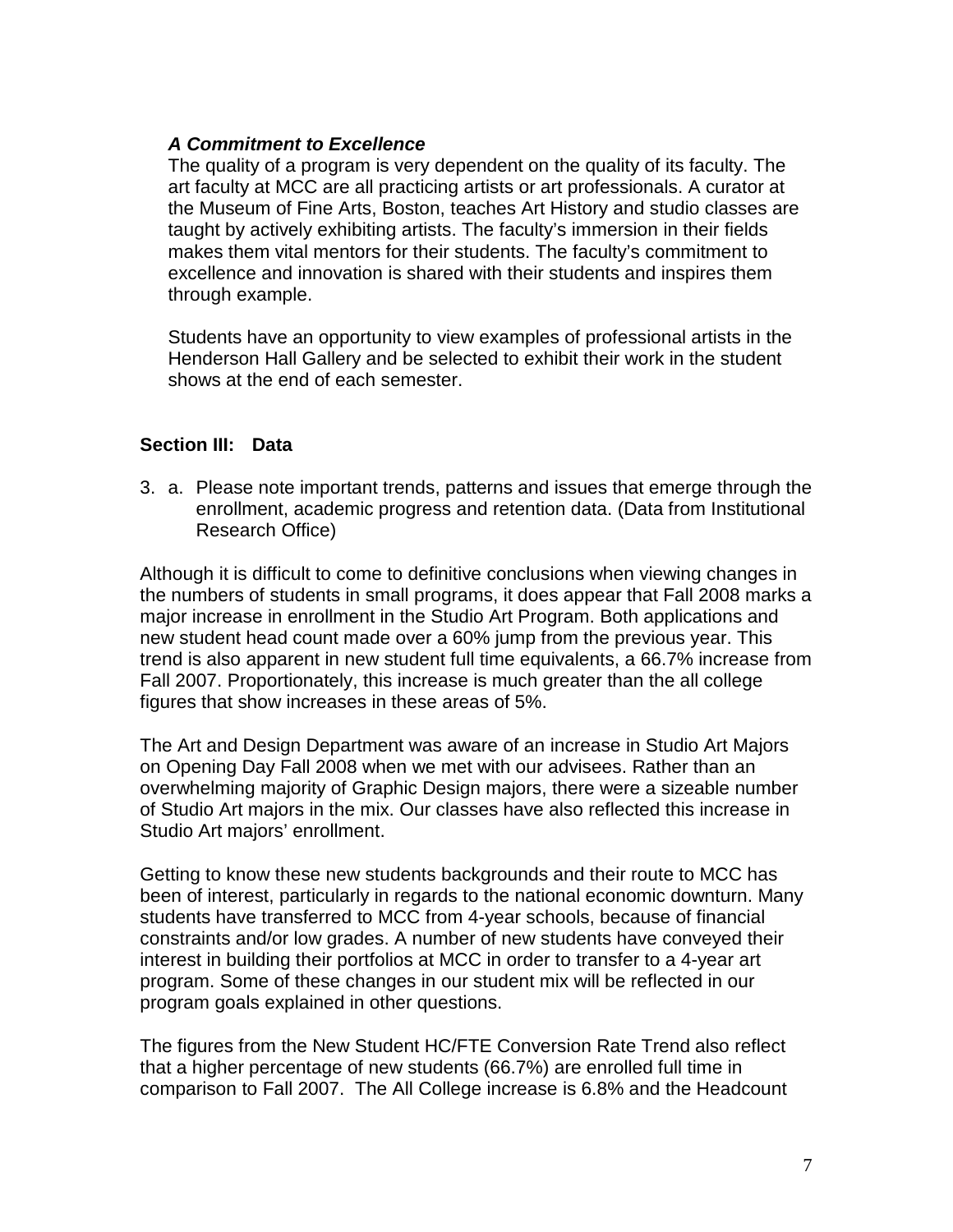to FTE Conversion rate is 60.8% in comparison to Studio Art's 73.9%. Looking back over the last five years, the conversion rate is generally higher than All College student enrollment.

In regards to the college readiness of incoming Studio Art majors, 72.2% of the students placed into English Composition, which is 20% higher than All College results. Math Placement for both groups is more similar in result. The Studio Art degree only requires that students complete Algebra II, so since 70% place into Algebra I/II and beyond, the majority of new students are well equipped to meet the math requirement. Although the numbers are limited to reach definitive conclusions, it does appear that our new students are better prepared for college than previous classes, In the past, these students may have applied to a four year program, but have chosen to start their career at MCC to build a portfolio and then transfer. Our discussions with advisees reflect more students following this trend.

The majority of our students are within the ages of 18 and 24, with over 40% coming directly from high school. Since the Studio Art Program is designed to be a preparatory path for transfer, it is a good choice for traditional college age students. Unlike the Graphic Design Program that prepares students to enter the job market as well as transfer, Studio Arts is designed as a foundation program, much like the first year of an art college.

The ethnicity of our students in relation to All College is less diverse, with a majority of the majors, 66% attending the Bedford campus in comparison to 19% to Lowell. Gender data shows a similar male/ female ratio as the college as a whole – 55% female, 45% male.

The time of day Studio Art majors take classes is reflected in the high percentage of students 54.8%, who are enrolled in a combination of both day and evening classes. One reason for this difference from All College data 28.7% is because some art courses are only offered in the evening, such as Art History and Stained Glass in Bedford, Another reason is that all of the studio classes meet once a week and it is easier for students to schedule one or two of their classes in evening to work around their MWF or T/Th schedule.

Although it can't be reflected in a 5-year time frame of data, there were many more students taking evening art courses for enrichment rather than degree credit many years ago. Now our traditional day students have taken their places in these classes.

Studio Art majors' successful course completion rate is almost identical to other students at the college at about 73.8. Individual art courses ranged from 65.2 to 78.8% completion rate with most students withdrawing rather than failing the courses.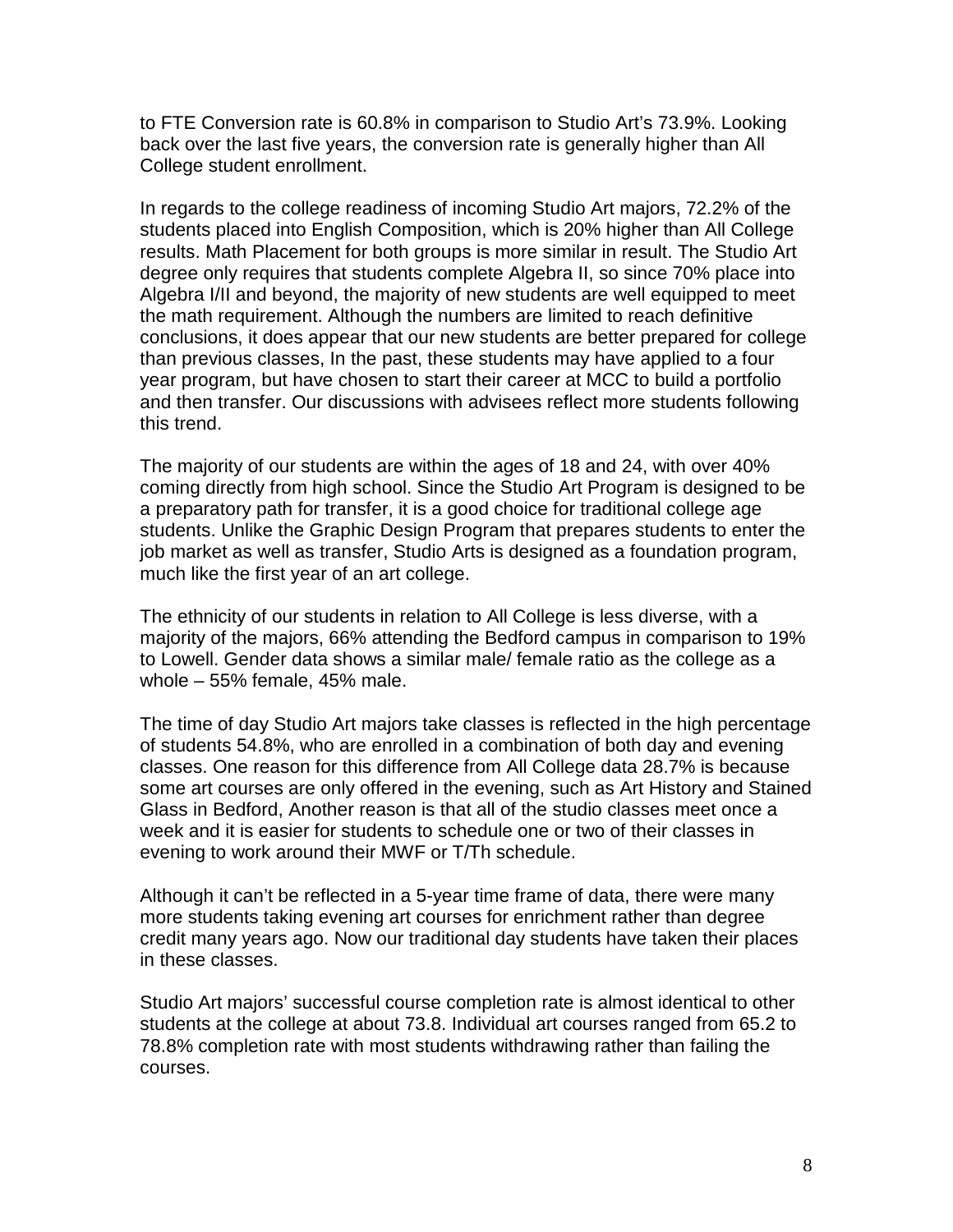There are a couple of courses that have higher withdrawal rates that are worth investigating further. Some courses fluctuate based on the percentage of Studio Art and Graphic Design majors versus non-art majors in the class. Some non majors have proactively selected an art course, but there are many instances that the Advising Center has recommended a Studio Art course, because it did not require English Composition. It is not to say that students enrolled in remedial English classes would not be successful in an art class, but in our experience, many do not have the perseverance skills of a more advanced student. Actually some of our most successful students have been in the Nursing program, because they are more accustomed to the rigors of college and fully follow through with their projects.

Painting I had the highest withdrawal rate of 29% in Fall 2008. Up until Fall 2009, Painting has only been offered as a day course at Bedford in the spring semester. In the fall, it is offered in the evening at Bedford and during the day in Lowell. We have doubled the painting sections to four classes of 18 students, so it will be instructive to check the successful completion rate at the end of the fall 2009 semester to see if there is a change.

Although Painting I does not have a prerequisite, it is advisable to have had Drawing I or previous drawing experience. Students selecting this course as a Humanities elective are sometimes surprised and overwhelmed, if this is their first experience in art. Unlike Drawing I, students have multi-week projects that require more of a long-term commitment that is difficult for students, who are accustomed to more immediate results from their efforts.

Art History I also has a much higher withdrawal rate than Art Appreciation. (23% versus 11%) One of the two sections of Art History I has been offered online the last couple of years. I spoke with Karen Quinn, who taught Art History face to face for many years and is now teaching the online section. Karen explained that the online course requires students to do more work, because there is a lot of writing on a weekly basis between the assignments and the discussion board. She has also had students balk at the required museum trips in the online and face-to-face classes. Karen also feels that students find the more rigidly chronological format of Art History in comparison to Art Appreciation that is structured more by media to be more difficult.

b. Please comment on significant information that emerges from the Student Transfer and Employment Follow-up data. (Data from Institutional Research Office and Department Records)

Unfortunately, there is no institutional data on student transfer and employment, because Studio Art majors have not responded to the college's surveys. This reluctance of completing college surveys was shared with our Graphic Design majors as well. Due to the lack of responses, the Art and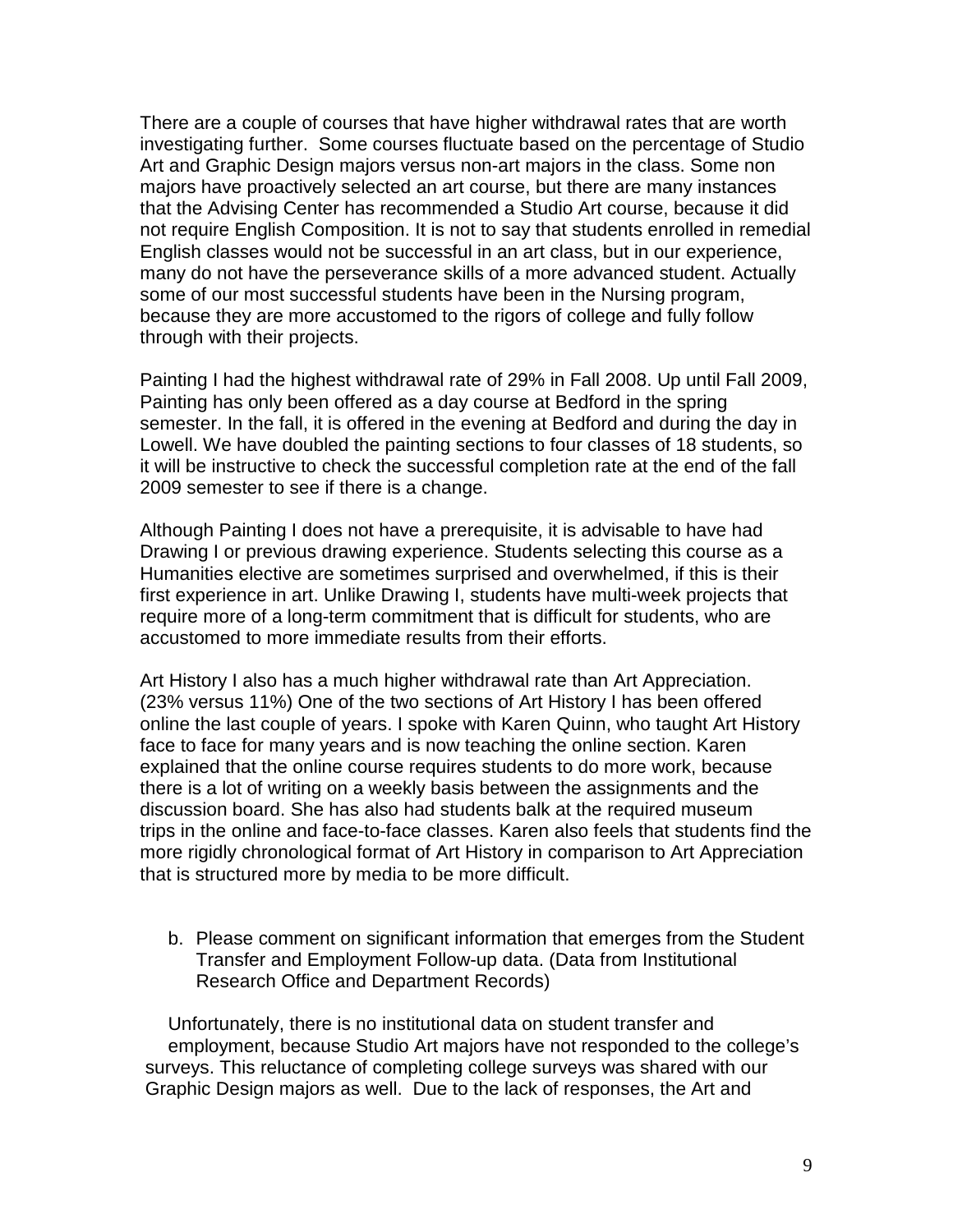Design Department designed our own more personalized surveys that were included with invitations to our fifth and tenth year Graphic Design Reunion Parties. We received many responses and the festive parties were great for reconnecting and networking with former students and faculty Now that there are more Studio Art majors, we will also consider inviting our alumni to participate in reunion activity, such as alumni art show, to follow-up and reconnect with our students.

Based on the number of letters of recommendation art faculty have written for students transferring to four-year art programs, it appears that there are a number of students continuing their careers in art. In Spring 2009, I was aware of students being accepted to Mass College of Art and Design, UMass Lowell, Amherst, and Dartmouth, The School of the Museum of Fine Arts, and The Art Institute of Boston.

c. Please summarize findings from student surveys, student focus groups, and/or other types of surveys and focus groups the Committee chose to undertake. (Data from surveys and/or questions developed by the Committee)

In preparation for the Studio Art Program Review, we crafted an online survey for our current students in Fall 2008. Although we didn't receive quite as many responses as our previous paper surveys that we could easily pass out to students in class, the 203 respondents gave us some valuable data that was easily tabulated. Our survey was designed to focus on the backgrounds of our students, their majors and their future plans. Studio Art majors were asked specific questions about their access to art advising and their awareness of the requirements for transfer portfolios.

 Administering most of the surveys in the fall semester, we found that more than a third of the respondents were first semester students. A quarter of the students were in their third semester. More than half of these students were taking their art course as a requirement for their major and less than half were taking it as a Humanities elective.

Besides the Graphic Design and Studio Art majors needing a specific art course as a requirement, almost 11 percent of our students were Early Childhood majors, who are required to take Art Appreciation as part of their program and many also enroll in a Studio Art course as an elective. Fashion Merchandizing students, who make up 4 percent of art students are required to take Color and Design as part of their program.

Liberal Arts and Science and Liberal Studies students make up 44% of Art and Design enrollment and many of them are taking art courses as a Humanites or Free Elective. Noting that 72% of our students have previous art experience from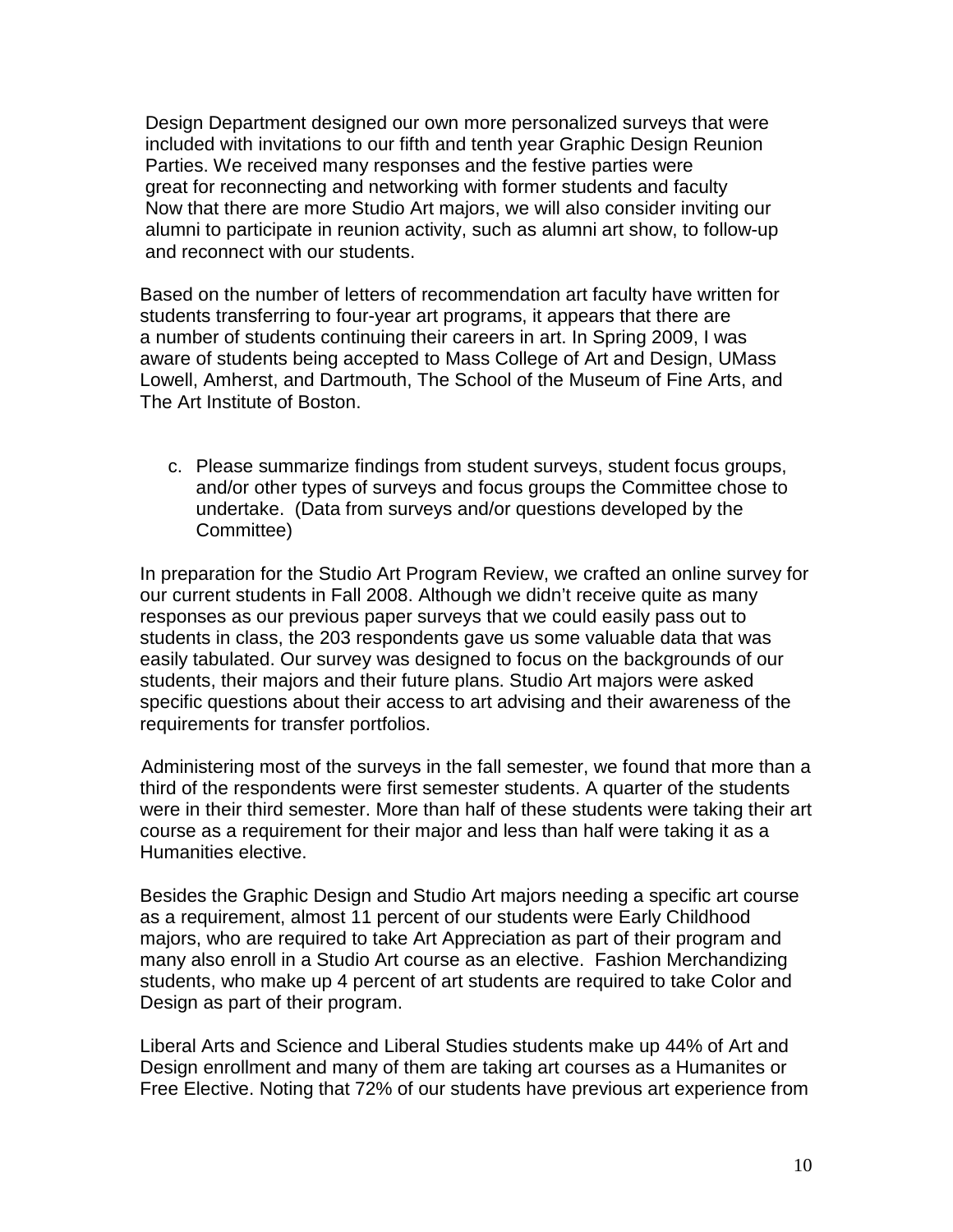high school, it appears that many students are pursuing art classes as a continuation of an existing interest in the field.

Focusing on the Art and Design majors, we were particularly interested in the number of students, who plan to transfer to an art or design program and their awareness of the need to develop a portfolio. The survey indicated that only 38% of the 53% who plan to transfer are aware of the transfer institution's portfolio requirements. Since portfolio development is the program learning outcome that we are targeting this year, we are concerned with students' awareness of the importance of the portfolio as well as the means of achieving a successful one.

The Art and Design Department was also interested in finding out how our students' paths brought them to our programs. Besides MCC's location, cost, and transferability as being their primary reasons for applying to MCC, 68% of the students heard about the programs from MCC Academic Advising and 52% also indicated that their high school guidance counselor, family, and friends recommended the programs. These responses are considered in the ways to recruit students in question Section IV, 4e.

The department's concerns about specialized art advising are addressed in Question 1 that was only available to Art and Design majors. It is initially alarming that less than half of the students met with an Art and Design advisor; however, 36% of the respondents were first semester students and would have been advised in the Advising Center over the summer. Concerns about art advising are addressed in Section VI 14b In the program review.

The Art and Design Survey asked students to list specific art courses that they would like to see offered at MCC. The responses covered the entire art related field from ceramics to glass blowing. Some of these specialized courses require expensive equipment and facilities that are better suited to an art college. For example, Salem State College opened a state of the art glass studio several years ago, one of the few in the state. However, there were 11 students, who specifically requested 3D animation, as well as others who requested courses in web design and Flash, a multimedia 3D animation program for the web.

Students also mentioned that they would like more advanced courses in Painting, Digital Photography, and some of our other studio courses. Since we don't have enough students to run advanced courses in most subject areas, we run combined sections of beginners and second level students. This is not problematic, because there is always a range of past experience of students in the art classes and assignments are designed to adapt to a range of abilities. The Art and Design Department also offers students the opportunity to pursue Independent Study with faculty in order to further develop in specific media.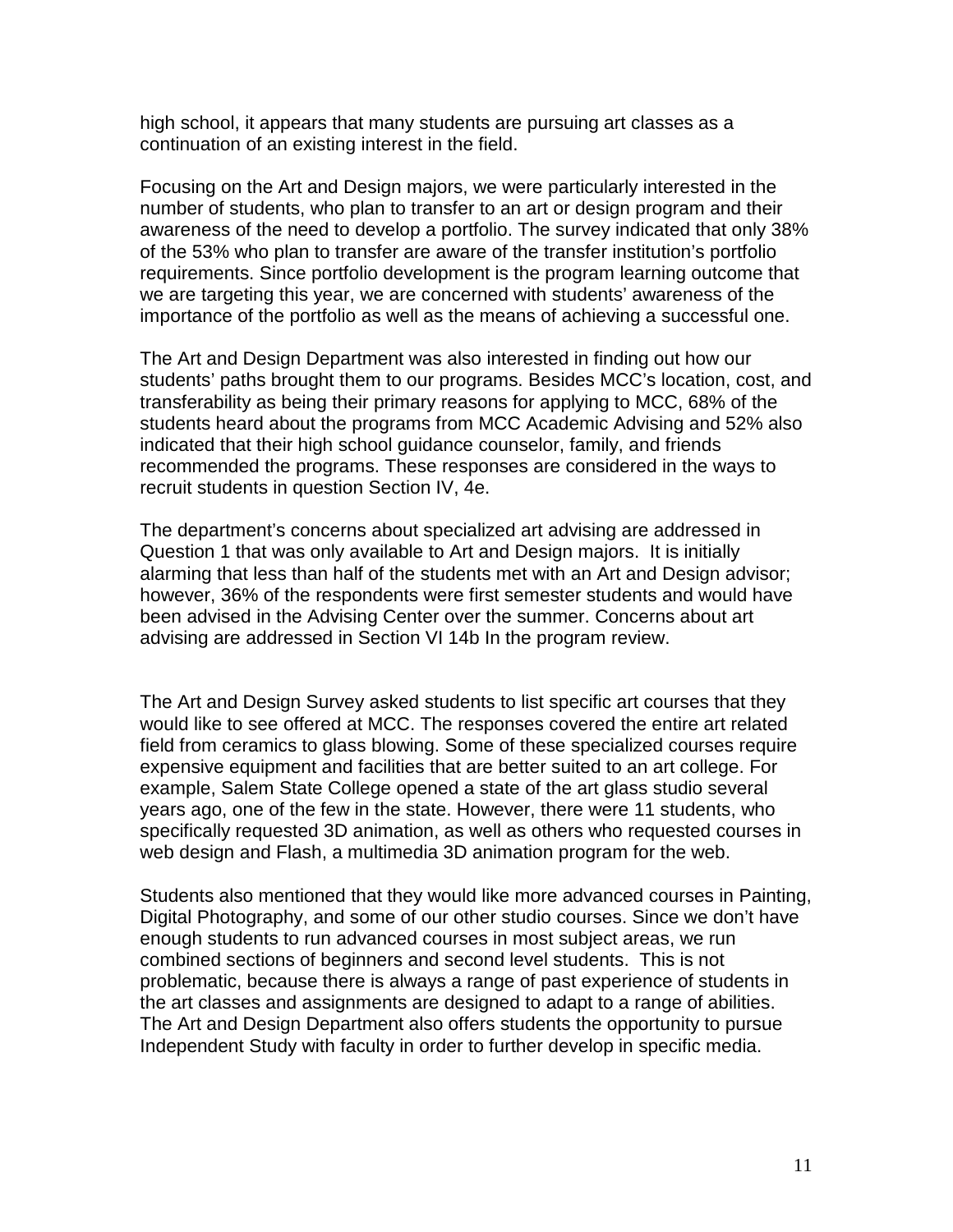### **Section IV: Program Analysis**

### *Target Populations:*

4. a. Is this program intended to serve a target population(s)? Please explain.

The Studio Art Program is designed to serve students who have an interest in art, but are not prepared or confident enough to apply to a four year art school. In recent years, there are more students, who are electing to complete their foundation art and academic requirements at MCC as a financial savings before transferring for their major. Some of our students have well developed portfolios from high school, but they need developmental work in reading, writing, and mathematics in order to be accepted to a four year college. MCC is an excellent choice for these students, because they can get college credits for their art courses while they get extra help with their academics from our developmental courses. Our foundation art program helps students to build their portfolios for transfer and gives them the opportunity to explore a variety of art disciplines enabling them to select a specific major, such as photography, illustration, painting, etc.

In addition to serving Studio Art majors, the program offers over fifty sections of art and design courses to non-majors. With the addition of evening and Saturday courses, working students with families can enroll in courses to coordinate with their schedules.

b. Are there plans to recruit/market for this program by targeting any new or different groups? Please explain. Are there additional student recruitment and/or marketing efforts in which program faculty would like to be involved? Please be as specific as possible.

Since four of the Studio Art courses are required by the Graphic Design Program and several other courses are popular electives for these students as well, the Studio Art Program courses are fully enrolled. There are also five required art courses in the Liberal Arts Fine and Performing Arts – Fine Arts Option. We are running six sections of both Drawing and Color and Design. We do not have the facilities or the full-time faculty required to support additional students at this time.

c. Are there plans to change or add to strategies currently in place to assess the program's fit with student interest and market demand?

Since MCC's Studio Art Program is designed as a foundation transfer program, concerns about students' specific interests in art majors and market demands are of less significance than in assessing a career program. Our chief concern is to tailor our program to any changes that have evolved in the foundation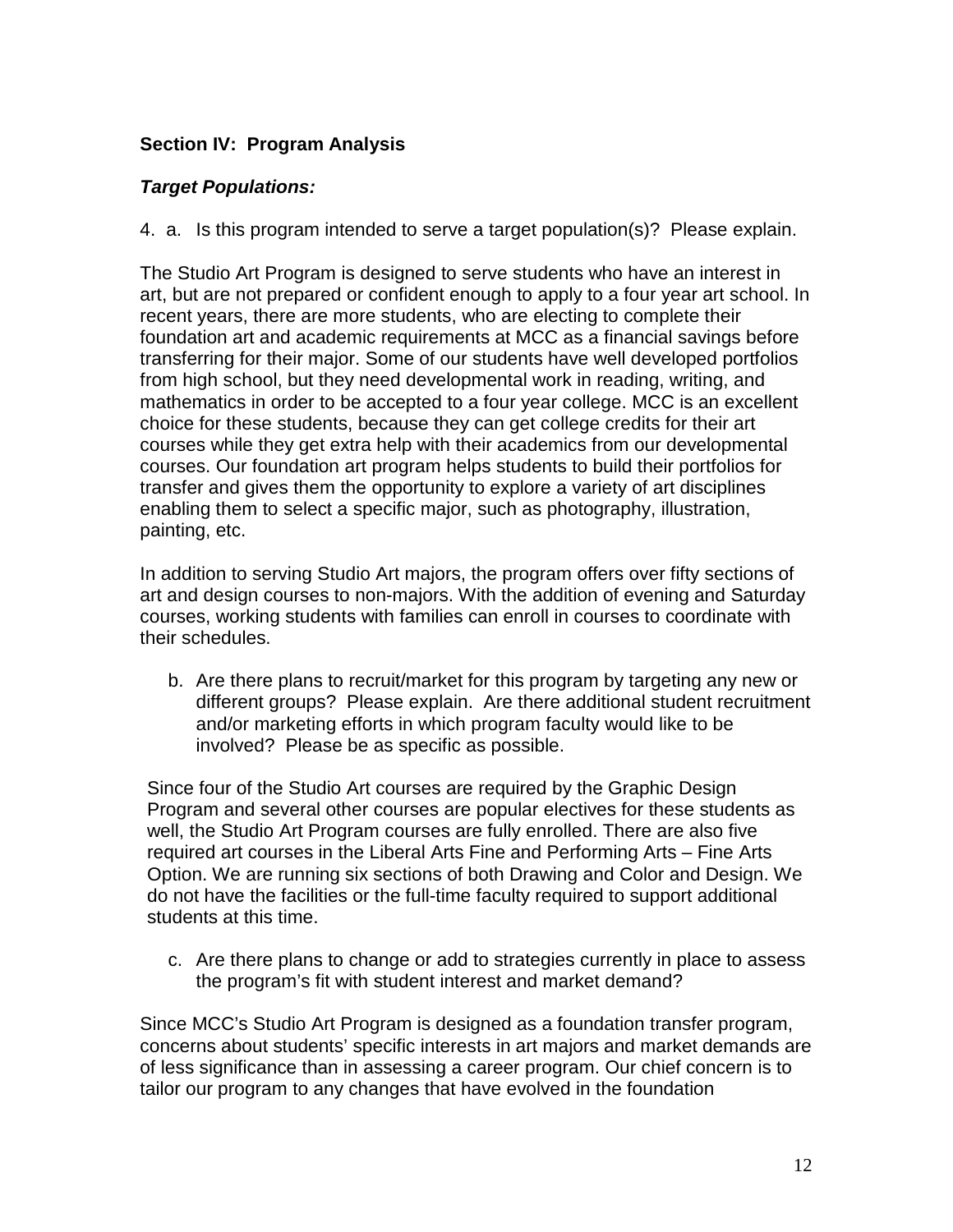requirements of BFA programs explained in Question 5a. However, student interests expressed in department surveys and conversations with faculty have been incorporated in the many art electives offered. In addition to Stained Glass, Calligraphy, and Photography that we offered in 1999, we now offer new courses in Printmaking, Digital Photography, Electronic Imaging, and Web Design. Students' interest in 3D animation and web graphics on our department survey has led to more fact finding about the potential of adding 3D software that is discussed in Question 5a.

d. Are program faculty and staff currently working with the Academic Planning Center or other areas of the College to interest students in taking courses in the program? Describe these interactions and the roles that the parties play.

Over the years, we have met with Academic Planning staff and academic departments to highlight the program requirements and to suggest specific art courses as Humanities electives. Based on the responses of the 2008 Art and Design Department Survey, 68% of the students replied that they heard about the program from an advisor in Academic Advising. Courses like Art Appreciation and Art History have proven to be good transferable Humanities electives for LA and LS students. Art Appreciation is also a requirement for Early Childhood Education and Color and Design is now a requirement for Fashion Merchandizing. Since four of the Studio Art courses are required for both Graphic Design majors and Fine Arts Option majors and many other courses are suggested electives, the Studio Art Program is fully enrolled in Bedford. More expansion is possible in Lowell with the addition of proposed new space and it would be a good time to meet with the Lowell staff to fully explain the many paths of a Studio Arts graduate. There is an assumption that this major is totally fine art oriented, so it would be helpful to explain the foundation year that is required for all art related fields, such as industrial or interior design.

e. Are there additional student recruitment/marketing efforts in which program faculty and/or staff would like to be involved? Please be as specific as possible.

The most successful recruitment/marketing effort has been our year end Art and Design Open House that has been coordinated to be on the same evening as the all college open house. The evening celebrates the achievements of our students with their families, as well as offers opportunities for new students and their parents to meet faculty and current students and view the artwork of students in the programs.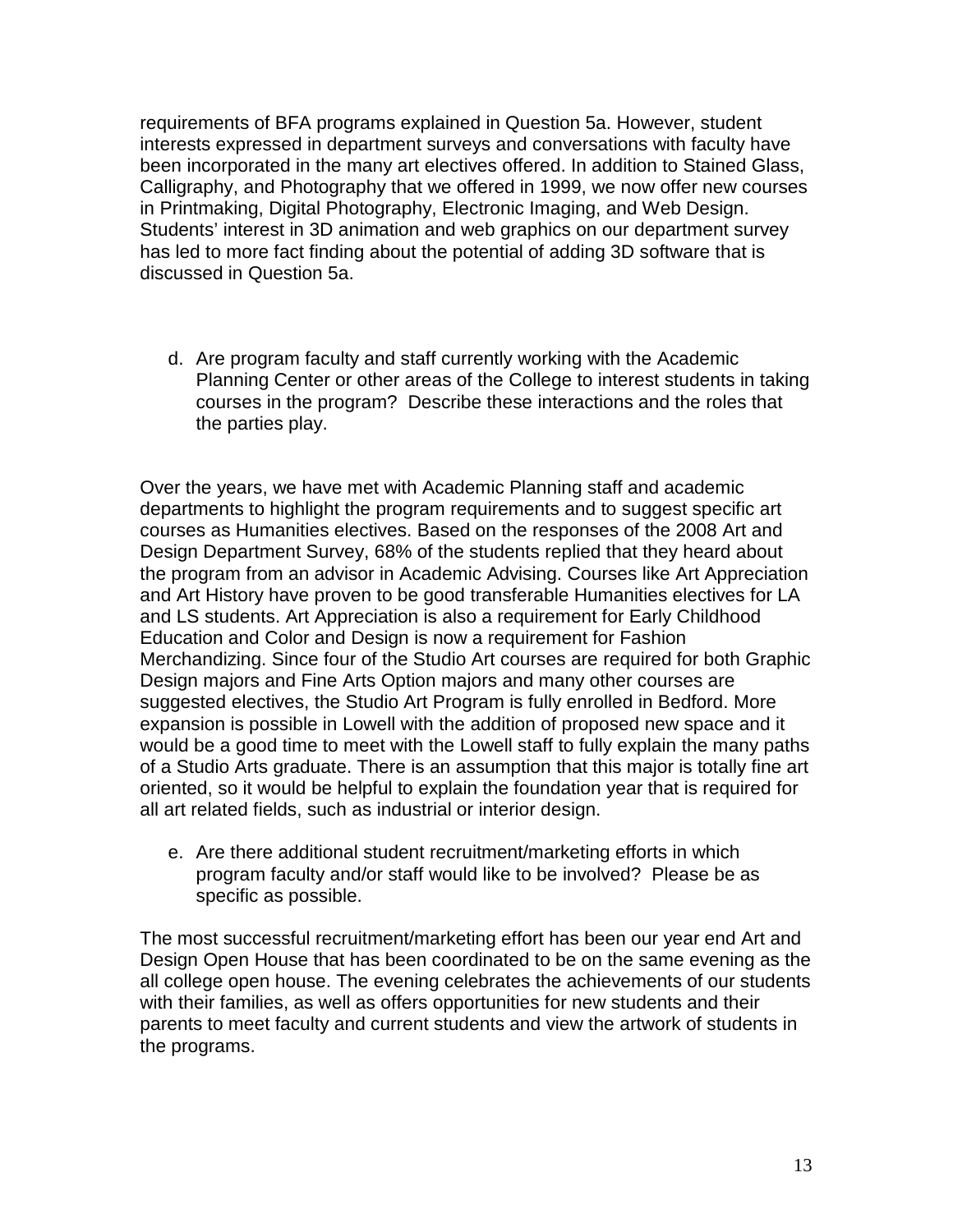Visibility of the program is enhanced by shows in the Henderson Hall Gallery, where six shows a year feature a wide range of media of professional and student work. Press releases in area papers highlight these shows, which increase visibility of art related pursuits at the college. The need for a gallery space in Lowell will be highlighted later in the program review.

Special projects like the Rialto window exhibition of site-specific student artwork that is currently on display this fall are great recruitment/marketing opportunities as they heighten the department's profile in the community. The art faculty has been invited to exhibit at the Bedford Public library, jury art shows in area communities, and present solo shows of work at venues like the Whistler House.

The addition of a professional art gallery at the Rialto building would greatly enhance our presence in the Lowell community. This space would enable us to expand our exhibition space beyond the limited corridor gallery in Henderson Hall and allow us to present much more ambitious shows of professional and student work.

As indicated by the department survey, half of our students have been referred to the Art and Design programs by their friends, family, and guidance counselors. Our most effective means of recruiting students is to strive to develop and maintain a high quality program, which will promote the program by word of mouth. We have also redesigned our website to include student profiles and artwork from all of the classes to further add to our visibility.

f. Please comment on any Advanced Placement (high school) or Articulation Agreements (4-year institutions) that apply to your program. Are the agreements current and signed by all partners? What percentage of students in the program takes advantage of each agreement?

We have not had any students apply to MCC with Advanced Placement portfolios. Generally, students with such a strong background in art would apply to a four-year art program. It may be that financial considerations will encourage advanced students to pursue our program to complete their art foundation and academic requirements. We could award credits after individual portfolio reviews as we do for Life Experience credit.

There are no formal agreements with 4-year institutions; however, students have successfully transferred most art course either as required or elective credit. Most colleges prefer to view a student's portfolio before awarding transfer credits.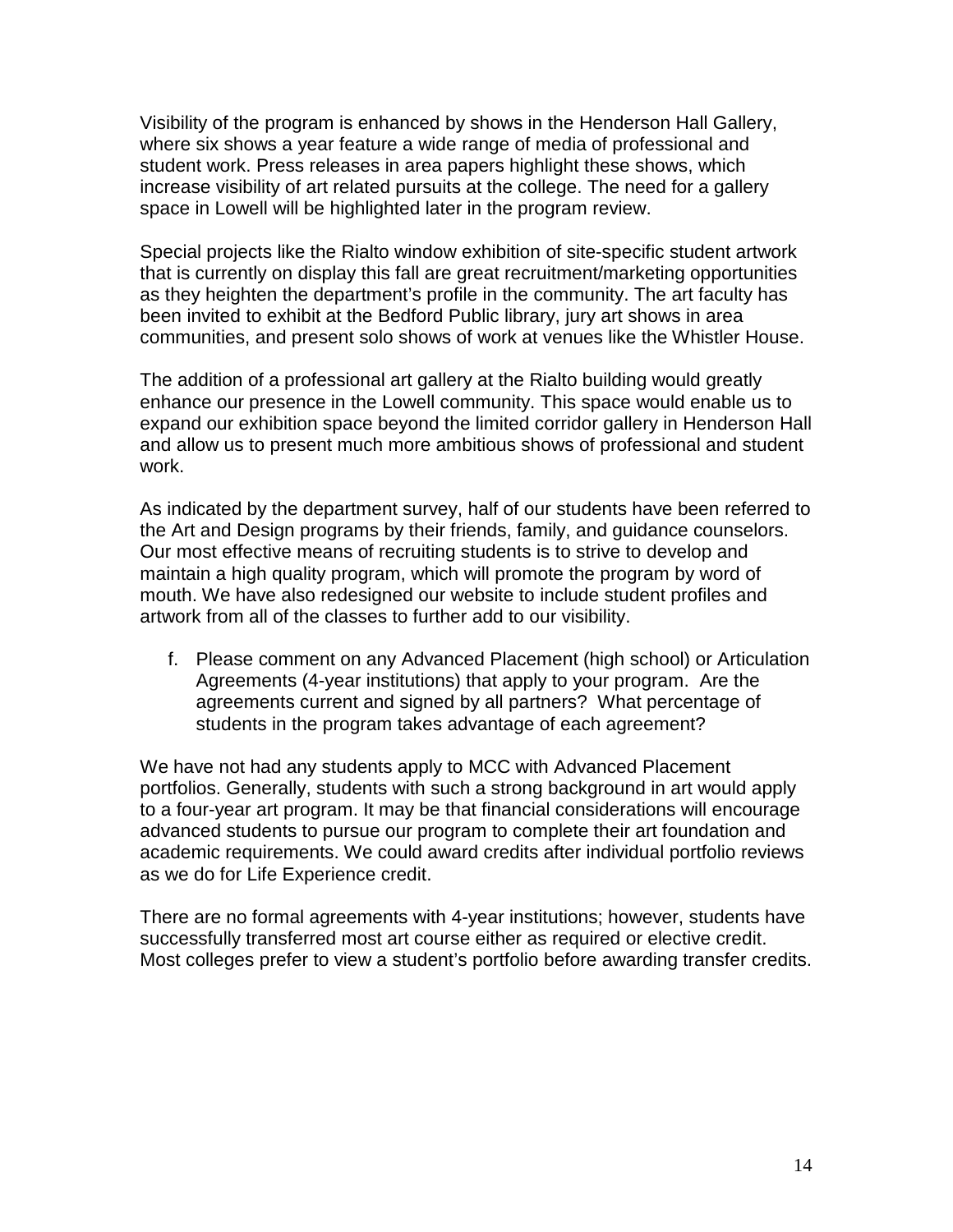### *External Perspectives:*

5 a. Based on a review of other college catalogs, list the colleges in our general area that have similar programs and comment on significant differences from the ones we currently offer that bear further exploration.

Foundation Art Programs, the first year of a BFA degree, universally share a common philosophy and purpose in the education of students entering the field of art. Massachusetts College of Art and Design, a highly esteemed college that is unique as the only public art college in the nation, clearly explains this objective on its webpage:

*Exploration, idea generation, critical thinking, craftsmanship-this is where aspiring artists acquire the tool chest that will drive their artistic development. The Studio Foundation Department introduces students to a wide variety of studio techniques and media that cut across traditions and technologies. Its curriculum is required of all first-year students before they choose a major.* 

Looking at Mass Art's curriculum today in comparison to ten year years ago, the required courses are very similar in content, although they may have different names and include expanded media. In addition to Art History and Written Communication, the Foundation Program requires Drawing I and II, Form Study (a 3D design course) and new courses called Visual Language I and II. Reading the descriptions, the first level includes basic color and design principles in a broader context to include a choice of traditional and more technological media. Students are introduced to historical and cultural concerns in art and are given the opportunity to further their own sense of direction in the arts.

Based on these course descriptions, MCC's Studio Art Program covers very similar content. Our Art Appreciation course is a multicultural intensive that deals with culture, context, and arts throughout the ages. Color and Two Dimensional Design covers the visual elements through studio projects. Most MCC Studio Art students take Introduction to Computer Graphics or Electronic Imaging for their computer intensive.

The other courses in MCC's Studio Art program could transfer as electives to Mass Art and Design. We have had a good relationship with Mass Art and Design in terms of the acceptance of credits. If not accepted as required courses, our courses have transferred as elective credits. Most colleges prefer that the student's major is completed at their college, so it is not prudent to offer courses that go beyond a first year level in any medium.

Looking at UMASS Lowell's requirements today and ten years ago, there are also courses with new names, but similar content that expand into more media.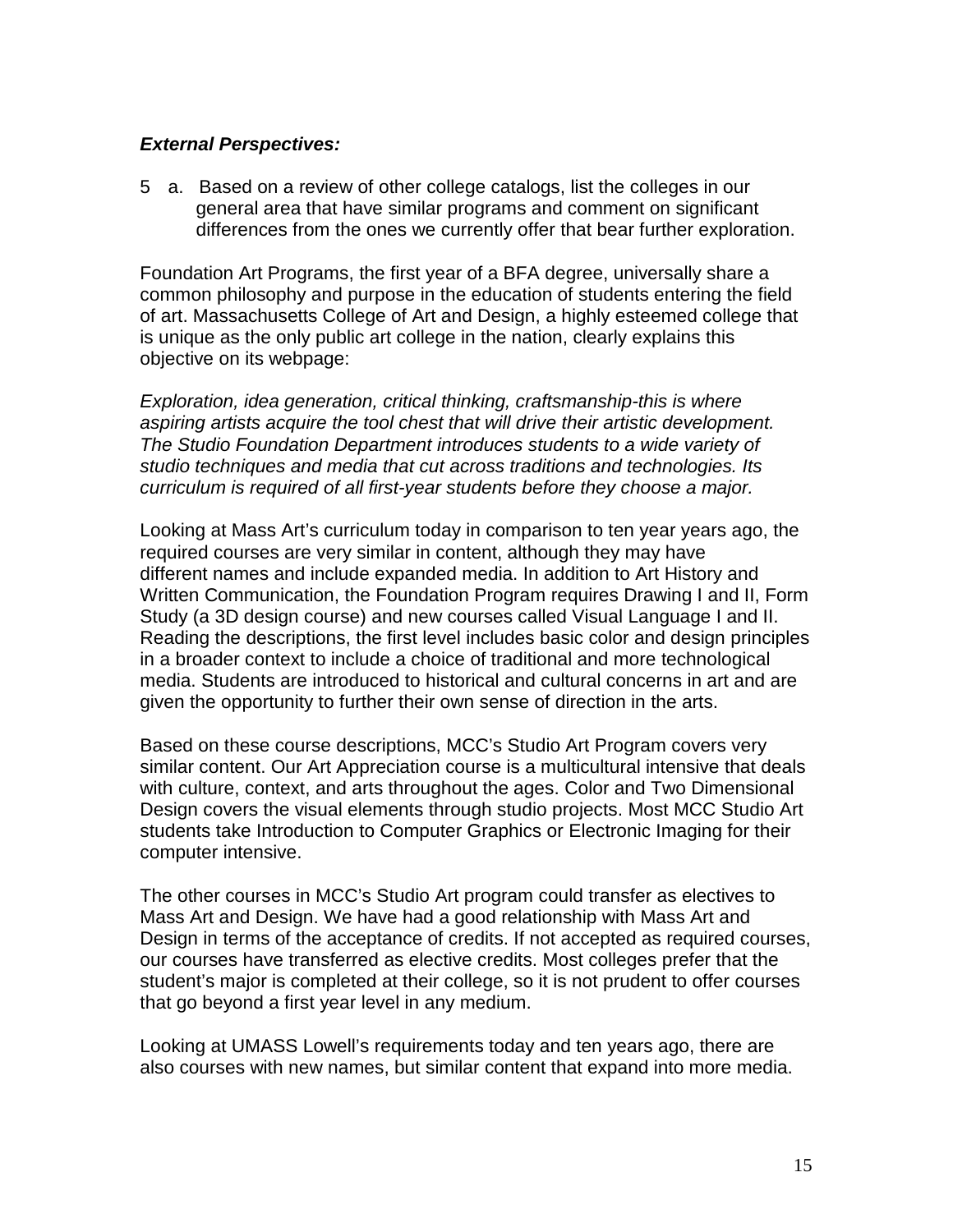Meeting with Jim Coates, the former Chair of the Art Department at Lowell, to discuss an articulation agreement for our Graphic Design program, he accepted all of our foundation courses, even though they had different names. UMASS Amherst's foundation is also similar, but calls their 8-credit two semester course Foundations Studio I and II.

Massachusetts Community Colleges are more similar to MCC, because the programs are designed for two years and include a wider range of required academic courses than required by a BFA program. Students graduating from a Studio Art program at a community college usually transfer into UMASS as a second semester sophomore.

Greenfield Community College's Arts Programs that I highlighted ten years ago has continued to expand its art offerings to include a Media Arts Program in addition to their Fine Arts Program while eliminating Graphic Design. Their Fine Arts Program is a rich 66-credit foundation program that includes additional requirements, such as a course called Fine Arts Seminar. While looking at Greenfield's Media Arts offerings, we thought they would be a good addition to our elective offerings for Studio Art, Graphic Design, and non-majors as well. Their program includes courses in Flash and 3D Animation, two courses that students had requested in our MCC Art and Design Survey. Flash would not require additional software, but 3D animation programs are costly.

After viewing Greenfield's inspiring programs, I called Paul Lindale, Chair of the Art Department to find out about the evolution of their multimedia curriculum. Paul teaches 3D Modeling and Animation, so he was very informative about curriculum and software. He explained that the 3D animation software is not only used by animators and game designers, but by all disciplines that build models, such as environmental design, architecture, interior design, industrial design, etc. He felt that the addition of 3D Modeling and 3D Animation in our course offerings would complement our Studio Art and Graphic Design Programs.

Our committee was particularly interested to see if any community colleges offered a course in portfolio development, since this is the learning outcome that we've highlighted this year. Greenfield's three credits Fine Arts Seminar is a critique discussion and review course where students work independently outside of class on a thematic body of work to include in their portfolios and meet each week as a group critique. This course doesn't specifically address portfolio development, but gives students the opportunity to independently produce more advanced work. Looking at Bunker Hill Community College's program, there is a one-credit course called Portfolio Preparation Seminar, which is more specific to addressing the requirements of a portfolio.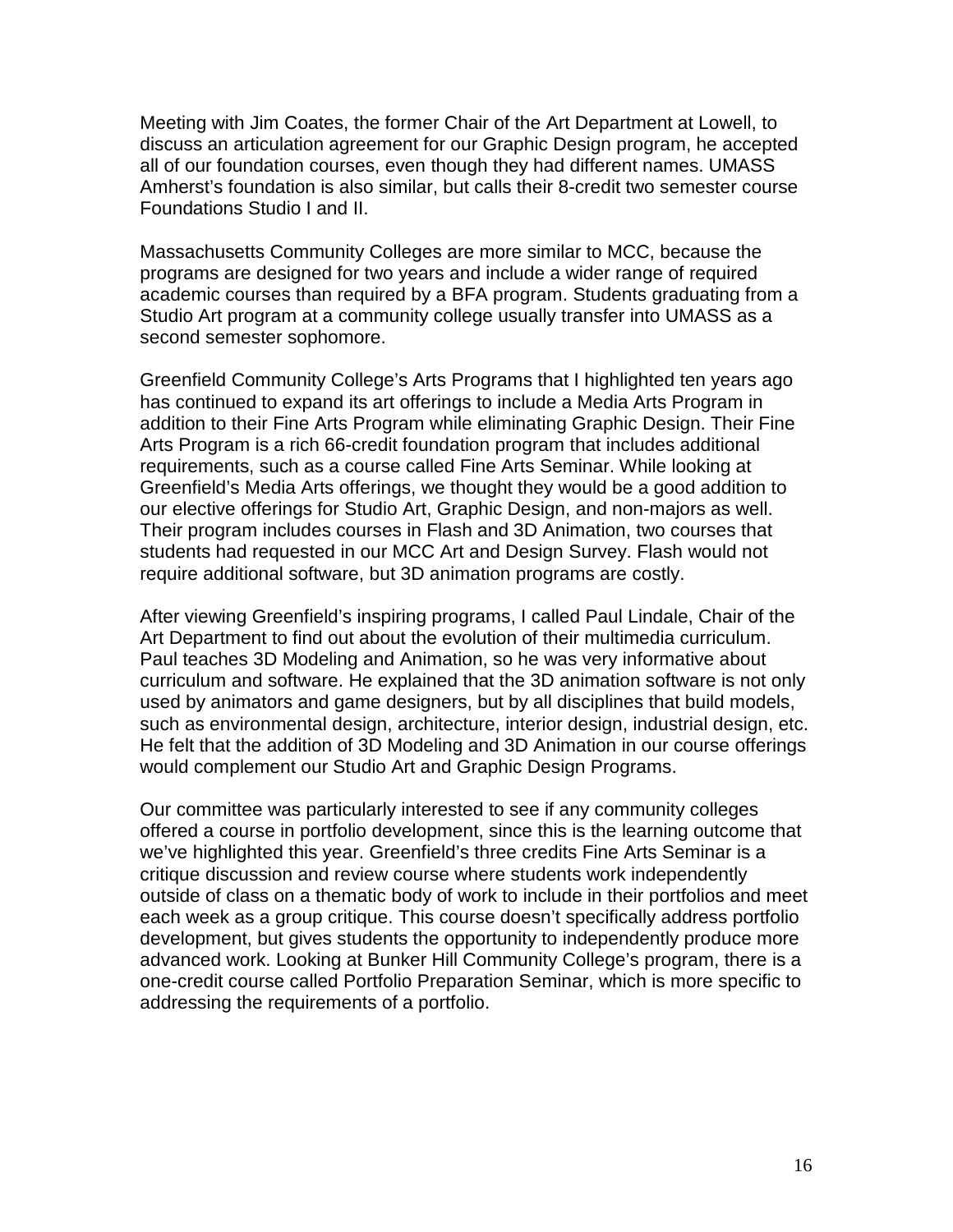Other college catalogs reviewed:

All Massachusetts Community Colleges Art Institute of Boston All University of Massachusetts campuses Montserrat College of Art Northeastern University New England School of Art

b. Based upon the committee's knowledge of institutions beyond our geographical area that have exemplary programs or are known for their 'best practices,' comment on significant similarities or differences at MCC and in what areas that bear further exploration.

Looking at the same colleges as the last program review ten years ago, the foundation programs are very similar, but there is an emphasis to address art in a larger context including some form of visual computing in relation to time based concepts. Foundation programs reviewed at:

Syracuse University **Maryland Institute of Art** Art Institute of Chicago

Rhode Island School of Design Art Center College of Design, CA School of Visual Arts, NY Savannah School of Art and Design

- 6. Please describe mechanisms or procedures currently in place to monitor changes in the job market and review the program's currency and "fit" with the educational interests and needs in our region. Explain how these groups have contributed and/or impacted the program's offerings.
	- a. Relevant external parties, such as advisory groups, corporations/agencies, professional groups, outside licensure/accrediting bodies, etc. If there is an advisory committee in place, please comment on the frequency of meetings and the contributions/impact the committee has had on the program. Include names of members and minutes of the meetings in the appendices of the program review.

Unlike the Graphic Design Program, which is both a transfer and direct work place program, the Studio Art Program is a foundation art program and does not require a formal advisory group. Twenty of our twenty-four faculty are adjuncts and many work in other area colleges as well. Their experience teaching at other institutions is shared at meetings and helps to tailor the curriculum and requirements of our program. Full-time faculty attend conferences and are involved in artist groups that further enrich their professional experience.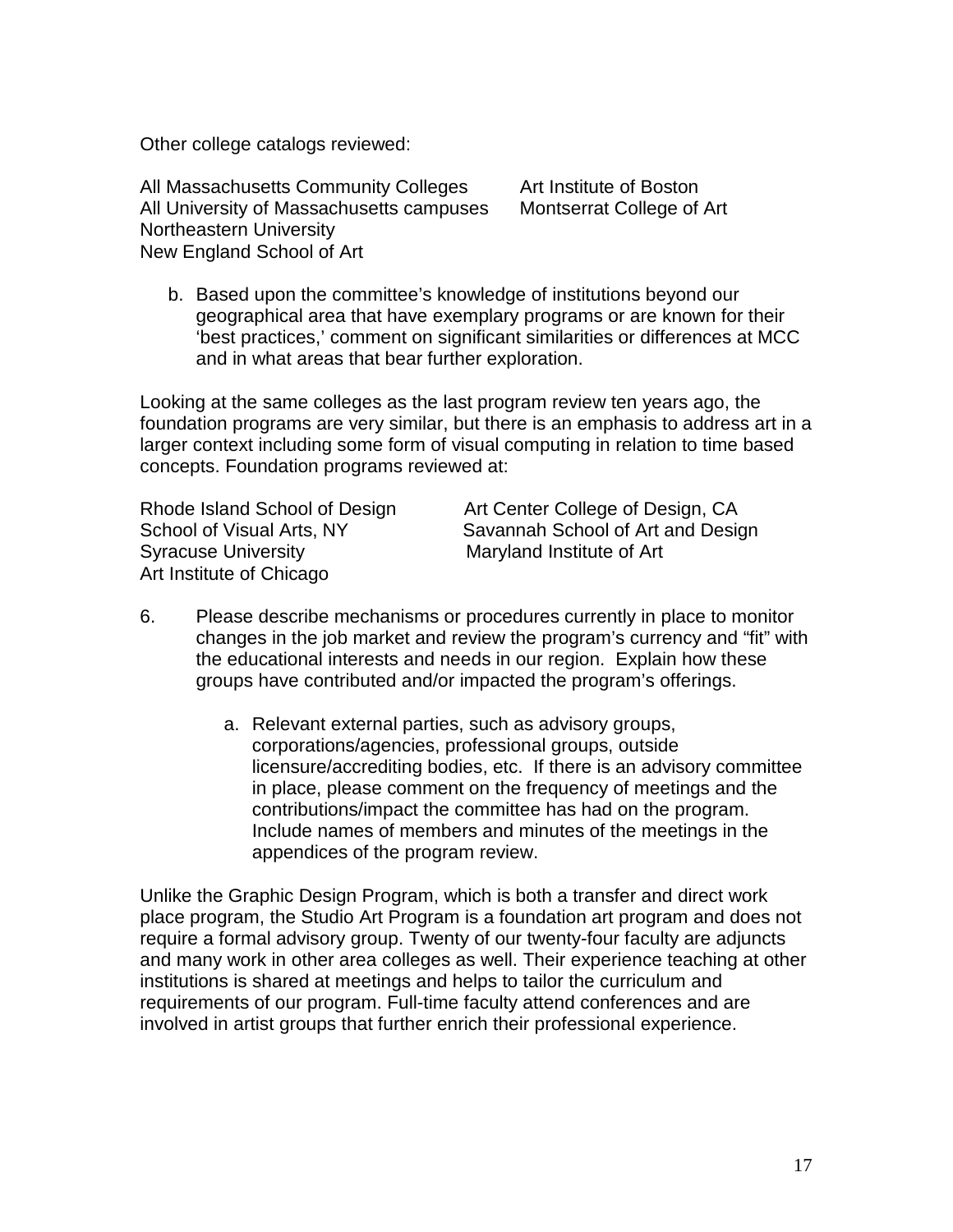b. Relevant internal groups or individuals, such as other departments, programs or areas at the college that: (1) utilize your courses as prerequisites for their courses and/or program or (2) supply prerequisites for your courses.

The Fine and Performing Arts program requires Art Appreciation, Art History I and II and a couple of studio courses as part of the program. Early Childhood Education requires Art Appreciation and Fashion Merchandizing requires Color and Design in their programs. Many programs, such as Computer Aided Design, recommend Drawing I as a Humanities elective. The MCC Art and Design Department Survey highlights the percentage of students across the college enrolled in art courses.

c. Other populations (i.e., students, alumni, community members, cooperative education supervisors, practicum supervisors, service learning supervisors, community agencies).

Since the Studio Art Program is a transfer program, the portfolio requirements at four-year colleges are the most significant source of information. In order for our students to succeed in the acceptance to these programs, we try to design our curriculum to include projects that convey their knowledge, skills, and originality. The research on portfolio requirements for BFA programs is discussed in the next section under our first PSLO.

### **Section V: Curriculum**

### **Program Student Learning Outcomes (PSLOs)**

- 7. a. Identify your Program Student Learning Outcomes
	- o Students will be able to complete a well-rounded portfolio that conveys their insights, understanding, and craftsmanship in a variety of media in order to transfer to a Bachelor of Fine Arts program.
	- o Students will be able to demonstrate the evolution of the creative process from inception of an idea to its final visual form.
	- o Students will be able to demonstrate effective critique, self assessment, and presentation skills.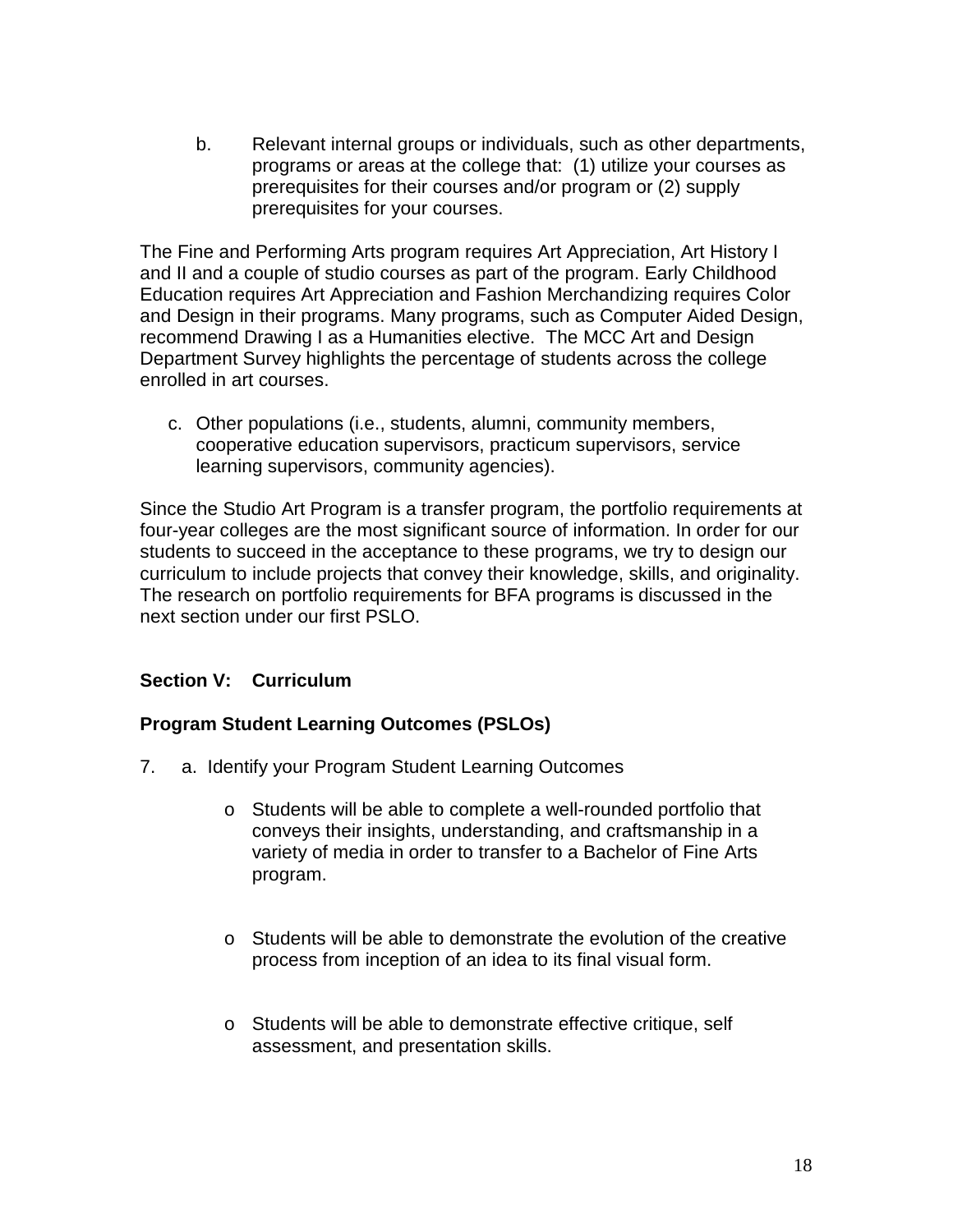b. Please provide your program's timeline for ongoing, annual assessment of its PSLOs.

| 2009-10 | <b>Portfolio Development</b>                       |
|---------|----------------------------------------------------|
| 2010-11 | <b>Creative Process</b>                            |
| 2011-12 | Critique, Self Assessment, and Presentation        |
| 2012-13 | <b>Portfolio Development</b>                       |
| 2013-14 | <b>Creative Process</b>                            |
| 2014-15 | <b>Critique, Self Assessment, and Presentation</b> |

c. If applicable, discuss any changes you have made to your PSLOs and/or the ways in which the courses in the program support those PSLOs since your last program review.

The PSLOs or Competencies have not changed, but have been consolidated into three main categories: portfolio development, which reflects knowledge, skills and critical thinking; the creative process, which relates to critical thinking; and critique, self assessment, and presentation, which relate to communication and personal development skills.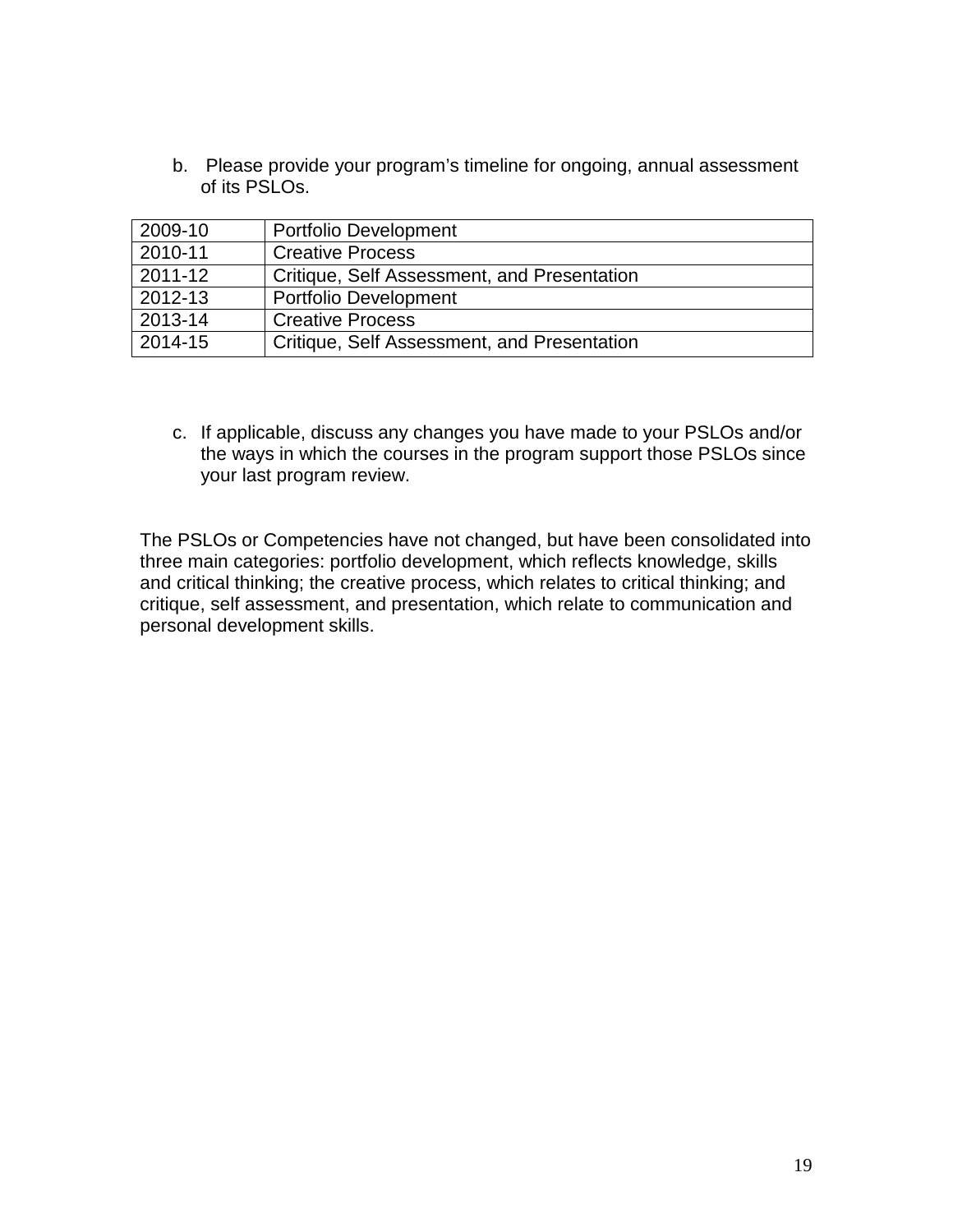d. Map the way in which your program provides opportunities for students to progress towards achievement of each Program Student Learning Outcome, by noting in which courses the outcomes are **Introduced (I), Developed (D)**, or where students are expected to demonstrate **Proficiency (P).**

| <b>PSLO</b>    | <b>Course</b>  | <b>Course</b>  | <b>Course</b>  | <b>Course</b>  | <b>Course</b>  | <b>Course</b>  | <b>Course</b>  | <b>Course</b>  |
|----------------|----------------|----------------|----------------|----------------|----------------|----------------|----------------|----------------|
|                |                |                |                |                |                |                |                |                |
| Develop        | <b>ART 113</b> | <b>ART 115</b> | <b>ART 117</b> | <b>ART 118</b> | <b>ART 121</b> | <b>ART 122</b> | <b>ART 123</b> | <b>ART 124</b> |
| Portfolio      |                |                |                |                |                |                |                |                |
|                | <b>ART 126</b> | <b>ART 127</b> | <b>ART 131</b> | <b>ART 135</b> | <b>ART 136</b> | <b>ART 141</b> | <b>ART 142</b> | <b>ART 144</b> |
|                |                |                |                |                |                |                |                |                |
| Creative       | <b>ART 113</b> | <b>ART 115</b> | <b>ART 117</b> | <b>ART 118</b> | <b>ART 121</b> | <b>ART 122</b> | <b>ART 123</b> | <b>ART 124</b> |
| <b>Process</b> | I. D           | I. D           | I, D           |                | I. D           | P              | I,D            | P              |
|                | <b>ART 126</b> | <b>ART 127</b> | <b>ART 141</b> | <b>ART 142</b> | <b>ART 144</b> |                |                |                |
|                | l. D           | P              | l, D           | D              | l. D           |                |                |                |
|                | <b>ART 113</b> | <b>ART 115</b> | <b>ART 117</b> | <b>ART 118</b> | <b>ART 121</b> | <b>ART 122</b> | <b>ART 123</b> | <b>ART 124</b> |
| Critique       | l, D           | I, D           | I, D           | P              | I. D           | P              | I, D           | P              |
| Presentation   |                |                |                |                |                |                |                |                |
|                | <b>ART 126</b> | <b>ART 127</b> | <b>ART 141</b> | <b>ART 142</b> | <b>ART 144</b> |                |                |                |
|                | I, D           | P              | I,D            | P              | l, D           |                |                |                |

#### **Curriculum Map I: Course Opportunities for Student Achievement of PSLOs**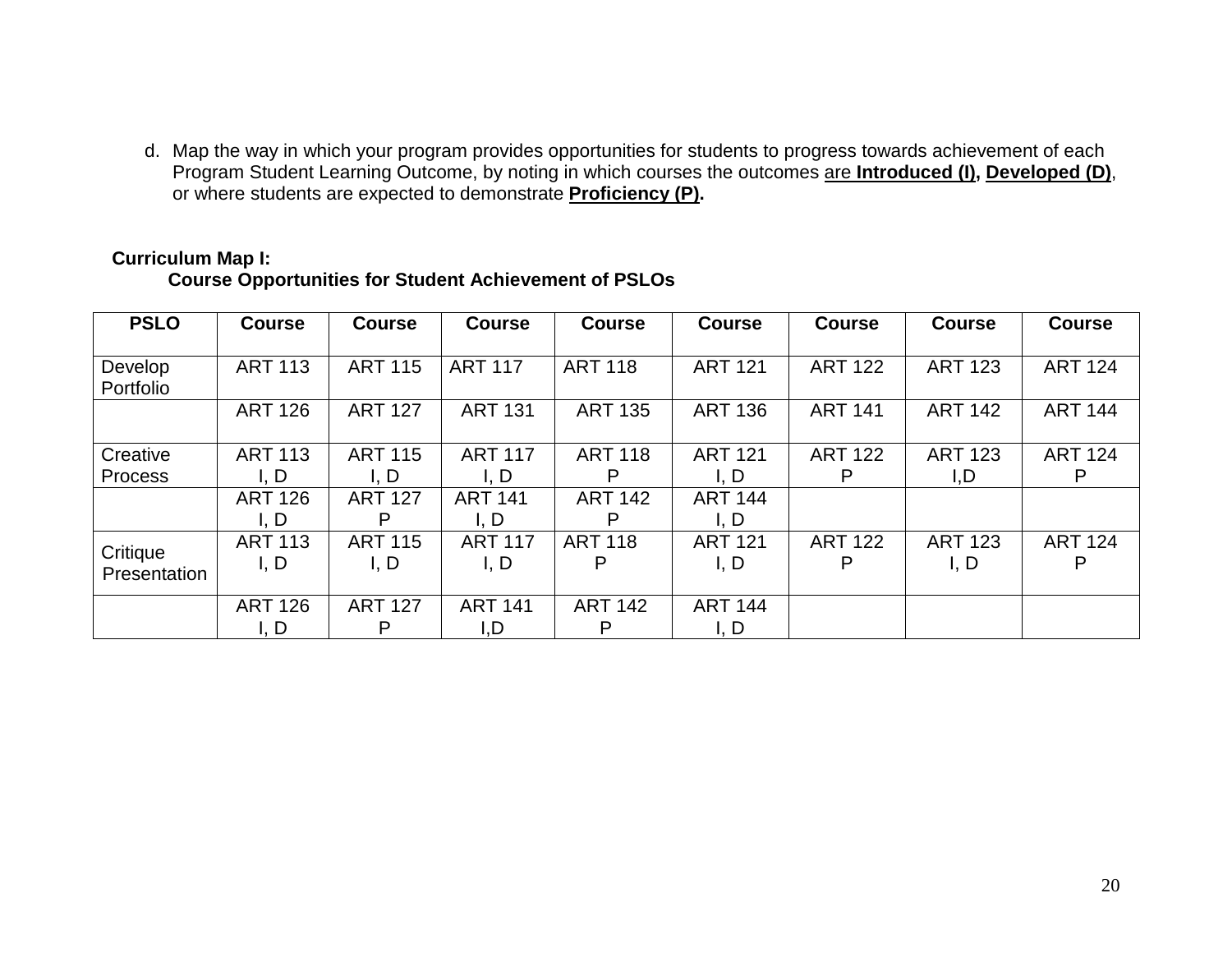e. Please comment on the **sequencing of** opportunities for students to develop and achieve each PSLO within the program, as noted on Curriculum Map I.

The Studio Art Program is designed as a foundation transfer program, so there are a wide range of introductory courses. Our students achieve a proficiency in our program by completing the full complement of courses that will provide them with a strong foundation with which to transfer into their major. Individual courses in themselves are not able to achieve this goal.

f. On the following pages, please indicate **how each PSLO is attained** and **how the attainment of each is assessed**. If the strategy for attainment of a PSLO is contained within a particular course, please list the course first, with the relevant activity (or activities) listed next to each course. If there is nothing currently in place that is intended to provide for the attainment of a particular outcome or to assess the extent to which the outcome has been realized, please leave the appropriate space blank. The blanks will help to identify areas which need further development.

# **PSLO I**

• Describe how this Program Student Learning Outcome is **assessed for proficiency** at the **program level**.

In order to assess students' portfolios for transfer to a BFA program, it was important for us to check the current portfolio requirements at these institutions. Based on review of the previous listed colleges, there are a number of similar components and expectations required in a transfer portfolio.

The portfolio should:

- Include15 to 20 pieces that express particular strengths and interests
- Include at least 5 observational drawings in any media
- Reflect ideas, creativity, and previous experience
- Demonstrate knowledge, skills, and visual sensitivity to basic elements such as line, form, color, composition, and space.
- Demonstrate conceptual development

Since the portfolio is a composite of students' successful completion of a variety of projects in many media, we plan to collect a sampling of advanced students' portfolios at the end of spring semester 2010 and assess them based on attributes listed above. This will enable us to see if the portfolios fully satisfy the requirements for transfer and whether additional requirements or coursework need to be added to individual courses or the Studio Art Program requirements.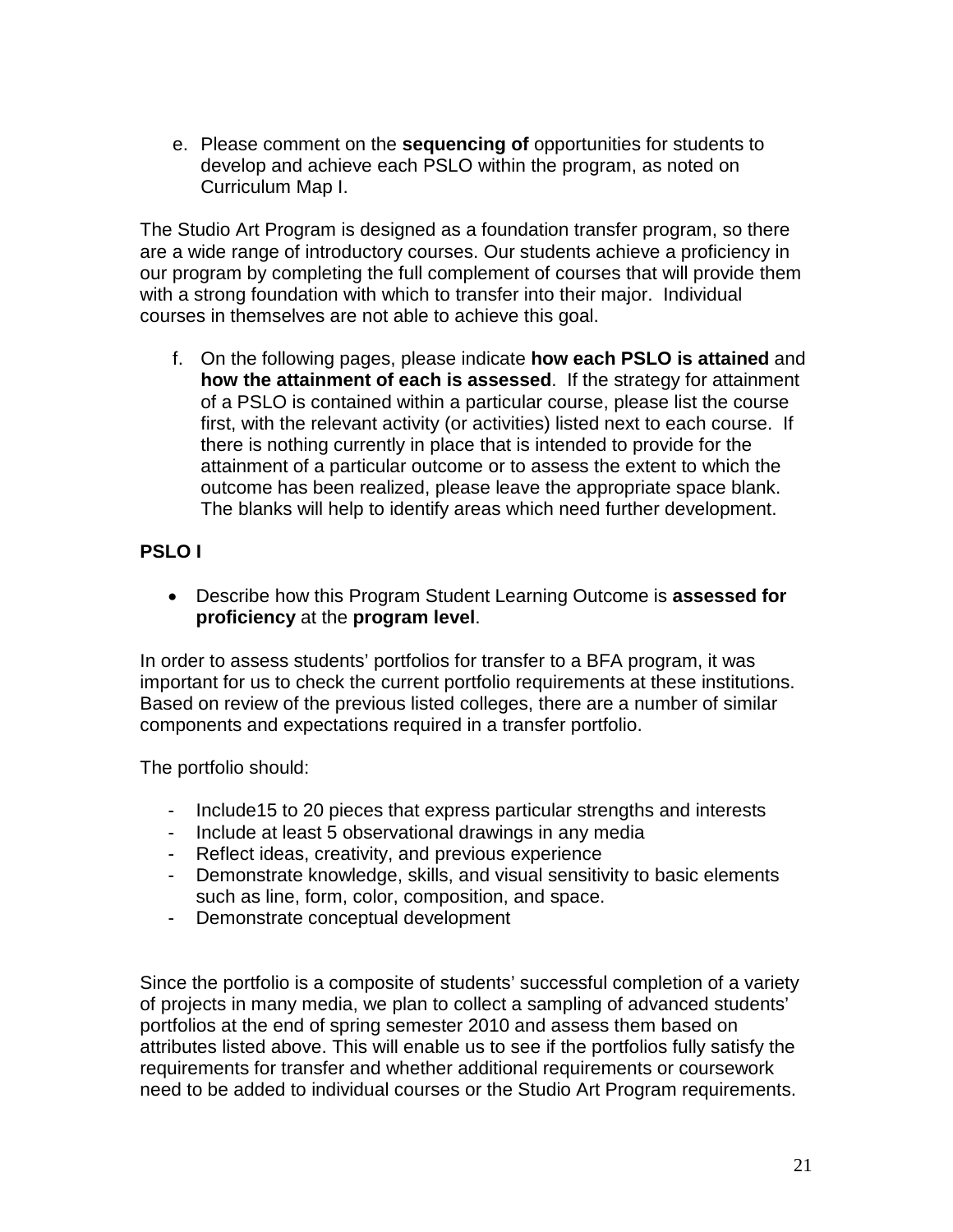• What does the program's data analysis reveal about student achievement of this PSLO within the program?

Although we will not be able to assess the portfolios until the end of the spring semester, we felt that there are a few steps we could take to promote the PSLO this year. We are planning to have a Graphic Design student design an eyecatching poster that promotes the portfolio and its contents. We will hang these posters in all of studios and encourage art faculty to refer to it during class. We are also planning an advising guide that addresses the portfolio requirements that we can refer to and hand out to our advisees during advising appointments.

- What curricular and/or instructional changes are planned within the program as a result of this data (if any)? Consider:
	- o The scope and sequence of Introductory, Developing, and Proficiency level student learning opportunities
	- o The adequacy of the range of learning experiences and assessment methodologies that your program offers to meet student learning needs

Once we have reviewed the portfolios, we will be able to see if there are gaps in the required pieces and if there are deficiencies in the quality and scope of the assembled work.

# 8. **Institutional Student Learning Outcomes**

(see **Appendix A** for detailed listing of MCC's Institutional Student Learning Outcomes)

| 2009-10 | Knowledge and Skills     |
|---------|--------------------------|
| 2010-11 | <b>Critical Thinking</b> |
| 2011-12 | Communication            |
| 2012-13 | Knowledge and Skills     |
| 2013-14 | <b>Critical Thinking</b> |
| 2014-15 | Communication            |

a. Please provide your program's timeline for ongoing, annual assessment of the college's ISLOs as appropriate.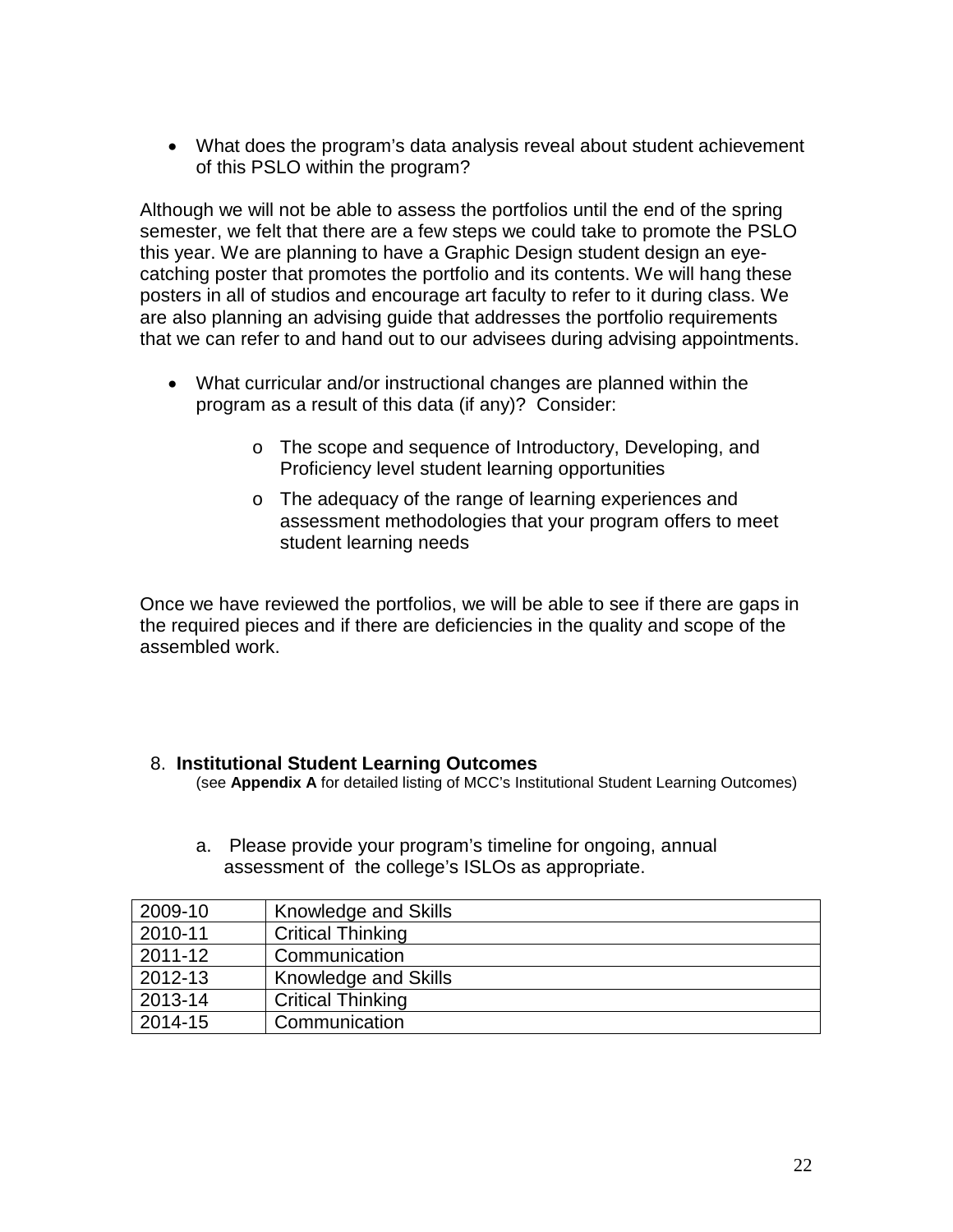b. As appropriate, map the way in which your program provides opportunities for students to progress towards proficiency level of MCC's Institutional Student Learning Outcomes, by noting in which courses outcomes are **Introduced (I), Developed (D)**, or where students are expected to demonstrate **Proficiency (P).**

## **Curriculum Map II:**

### **Program Opportunities for Student Progress toward ISLOs**

|                       | <b>Course</b>  | <b>Course</b>  | <b>Course</b>  | <b>Course</b>  | <b>Course</b>  | <b>Course</b>  | <b>Course</b>  | <b>Course</b>  |
|-----------------------|----------------|----------------|----------------|----------------|----------------|----------------|----------------|----------------|
|                       |                |                |                |                |                |                |                |                |
| Knowledge &           | <b>ART 101</b> | <b>ART 105</b> | <b>ART 113</b> | <b>ART 115</b> | <b>ART 121</b> | <b>ART 122</b> | <b>ART 126</b> | <b>ART 127</b> |
| <b>Skills</b>         | l, D           | l, D           | I, D           | I, D           | I, D           |                | I, D           | P              |
| <b>Critical</b>       | <b>ART 101</b> | <b>ART 113</b> | <b>ART 115</b> | <b>ART 121</b> | <b>ART 122</b> | <b>ART 126</b> | <b>ART 127</b> | <b>ART 142</b> |
| <b>Thinking</b>       | I, D           | l. D           | l, D           | l, D           | Р              | I, D           | P              | P              |
| <b>Communication</b>  | <b>ART 101</b> | <b>ART 105</b> | <b>ART 117</b> | <b>ART 118</b> | <b>ART 121</b> | <b>ART 122</b> | <b>ART 126</b> | <b>ART 127</b> |
|                       | l, D           | I, D           | l, D           | P              | I, D           | P              | I, D           | P              |
| Global                |                |                |                |                |                |                |                |                |
| <b>Perspectives</b>   |                |                |                |                |                |                |                |                |
| <b>Social</b>         |                |                |                |                |                |                |                |                |
| <b>Responsibility</b> |                |                |                |                |                |                |                |                |
| Personal &            |                |                |                |                |                |                |                |                |
| Professional          |                |                |                |                |                |                |                |                |
| <b>Development</b>    |                |                |                |                |                |                |                |                |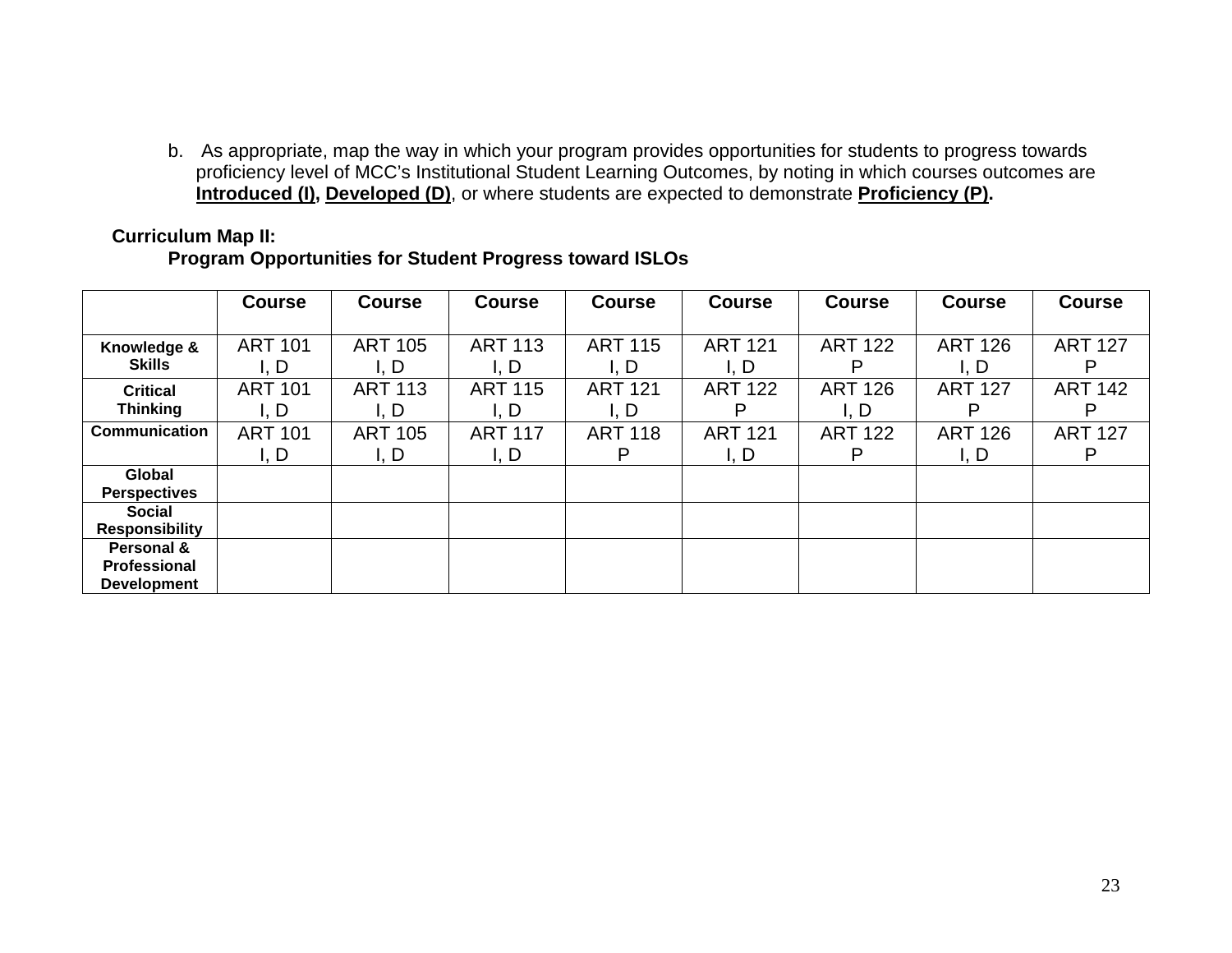c. Please comment on the **sequencing of** opportunities for students to develop and achieve to ISLO proficiency within the program as appropriate, as noted on Curriculum Map II.

The Studio Art Program is designed as a foundation transfer program, so there are a wide range of introductory courses. Our students achieve a proficiency in our program by completing the full complement of courses that will provide them with a strong foundation with which to transfer into their major. Individual courses in themselves are not able to achieve this goal.

d. Please indicate on the following pages as appropriate **how each ISLO is supported to proficiency achievement within the program and how that achievement is assessed. Where ISLO achievement is directly supported by PSLO achievement, you can refer the reader back to that section in Question 7, rather than re-writing it.** If the strategy for attainment of an ISLO is contained within a particular course, please list the course first, with the relevant activity (or activities) listed next to each course. If there is nothing currently in place that is intended to provide for the attainment of a particular outcome or to assess the extent to which the outcome has been realized, please leave the appropriate space blank. The blanks will help to identify areas which need further development.

### **Knowledge and Skills**

*The MCC graduate will use knowledge acquired at MCC as a foundation for continued study and/or practical application.*

• Describe how this Institutional Student Learning Outcome is **assessed for proficiency** at the **program level**.

See description of the portfolio requirements explained in PSLO I in Section 5, 7f.

• What does the program's data analysis reveal about student achievement of this ISLO within the program?

See description of portfolio collection is Section 5, 7f.

- What curricular and/or instructional changes are planned within the program as a result of this data (if any)? Consider:
	- o The scope and sequence of Introductory, Developing, and Proficiency level student learning opportunities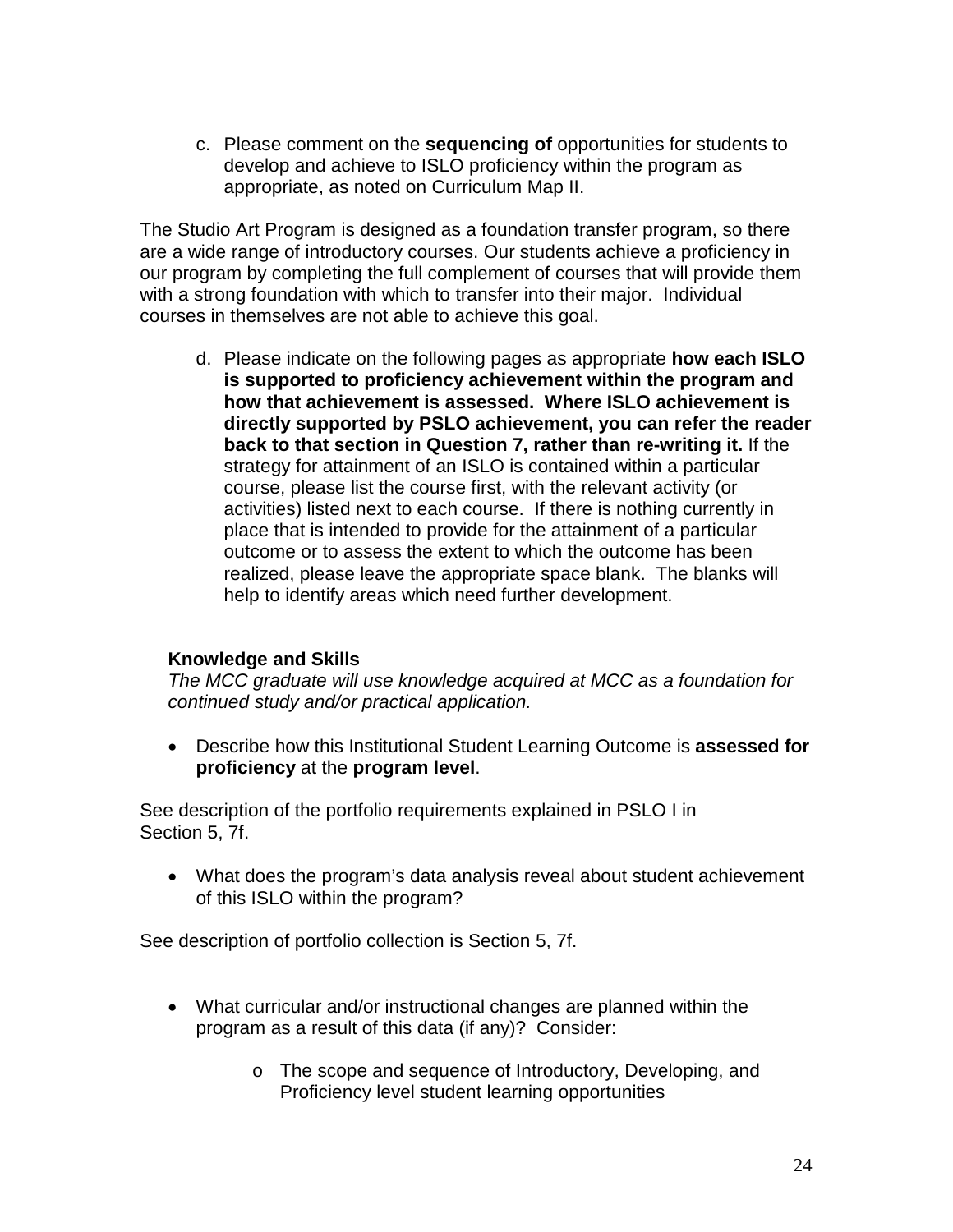o The adequacy of the range of learning experiences and assessment methodologies that your program offers to meet student learning needs

Once we have reviewed the portfolios, we will be able to see if there are gaps in the required pieces and if there are deficiencies in the quality and scope of the assembled work.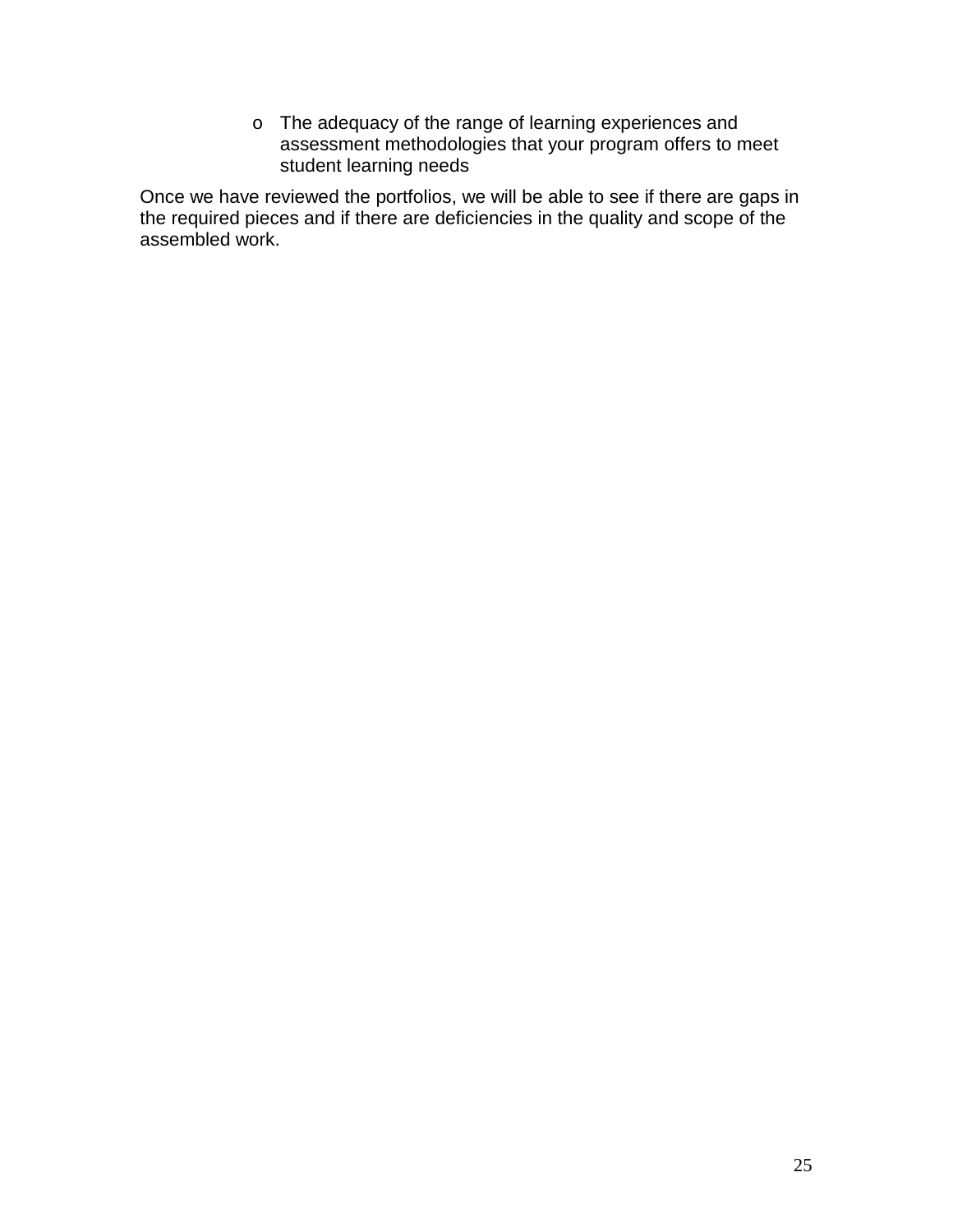### *Additional Curricular Opportunities:*

9. Please describe any interdisciplinary courses, which are provided as an integral part of this program.

There are no interdisciplinary courses at this time. In the past, there have been successful pairings of Botany and Botanical Drawing, and Sociology and Photography. The art component of these pairings have been elective courses that have had the benefit of fulfilling an academic requirement as well.

10 Please comment on experiential/ work-based learning opportunities in the program (i.e., co-op, internships, service learning). Discuss how the content of the experience relates to course credit. How do you calculate the number of contact hours required in relationship to the credit awarded? What percent of students participate in each of these activities? Indicate any problem being faced in incorporating work-based learning.

### Service Learning in ART 101

Margaret Rack has arranged a special opportunity for students to work at LCCP, Lowell Community Charter Public School, assisting the art teacher in the after school program.

Since she goes through MCC service learning, there are set requirements for hours – a total of 22 per semester. These can be served in any combination, but her students generally commit to once or twice per week for 2-hour segments. If students fulfill the hours, they also get an intensive value Values/Ethics/Social Policy. In addition, Margaret gives them relief from one major essay or team art making project. This makes their requirements balance with the other students. Typically 2-3 students participate each semester.

Margaret occasionally devises shorter-term civic engagement projects. Examples include:

- Volunteering at Revolving Museum preparing for exhibit opening event
- Making original art as part of a Revolving Museum call to artists students transformed mill girl dresses that were installed across the canal during the Lowell Folk Festival
- Writing exhibit reviews for the RM web site
- Creating original art for Cambodian Expressions art exhibit at Boot Mill

For this model, she generally allows students to swap their work for some equal assignment.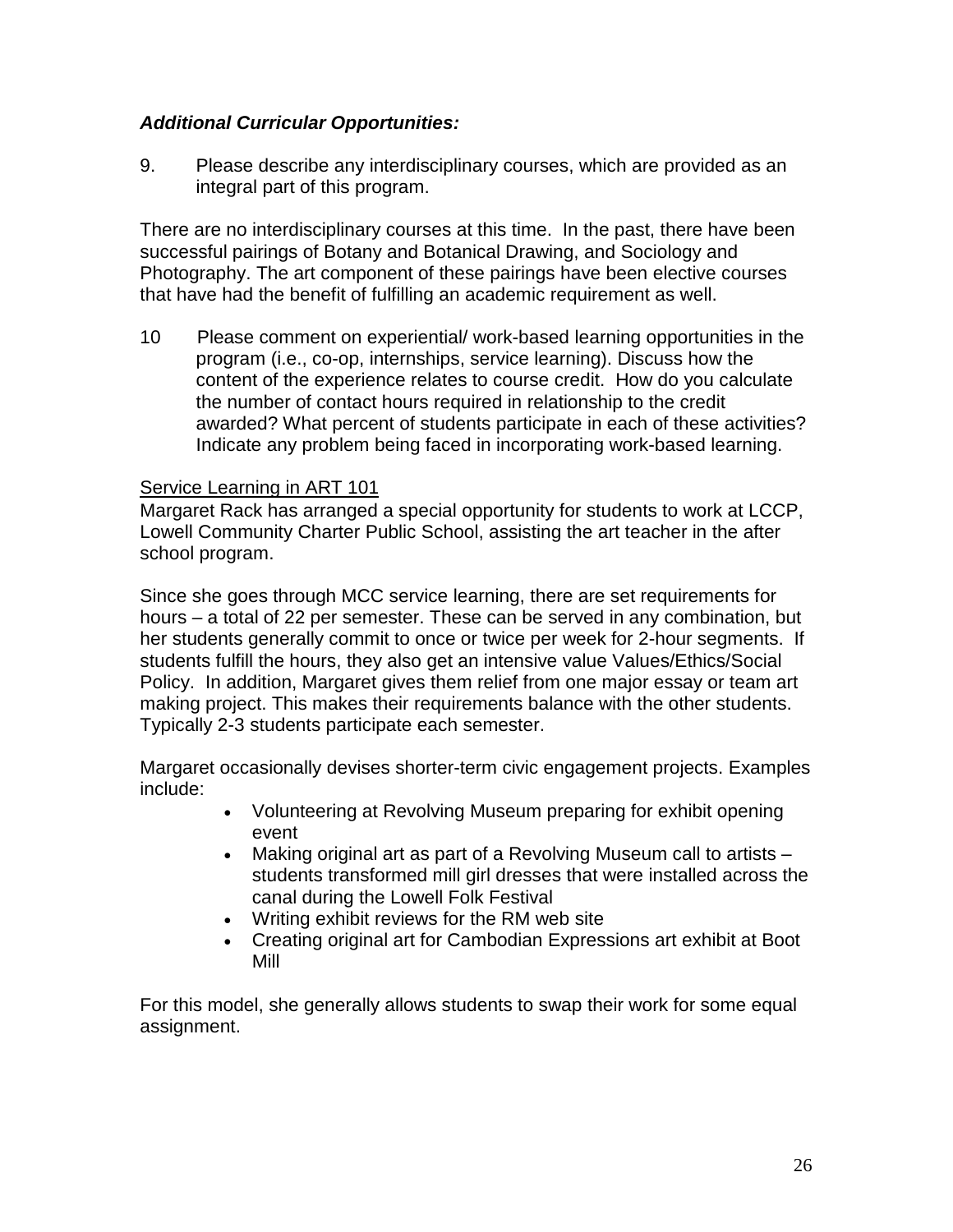11. Please comment on the uniformity and appropriateness of content in multisection courses and subsequent courses now in place. Do all courses have the proper prerequisites? Is the flow and relationship of courses to one another satisfactory? Are there changes indicated, based upon program objectives and/or new needs identified through the assessment process?

There have been concerns about the range of content and preparation of students in Drawing I and II, because there are seven sections of Drawing taught by two full-time professors and three part-time faculty. Before assessing the portfolios in the spring, we are planning to meet as a group to share syllabi, effective drawing assignments, and concerns of the faculty. Last year all of the Color and Design faculty met to review teaching materials and we were energized by new approaches to teaching design concepts.

### **Section VI: Instructional Support**

12a. Please discuss the adequacy of the staffing level in the program to teach students enrolled in the program.

After reviewing community college and baccalaureate fine art programs, we noticed that many colleges are incorporating some form of time-based art into the art curriculum. With the development of computer software for art and design, the field has expanded far beyond the curriculum reviewed in the program review in 1999. It is also important to note that our Graphic Design program has been based on print media and there has been a growing interest in web design and animation by students and the design industry.

The addition of a full time faculty in this growing field is timely and would expand the expertise of our collective faculty. This professor could teach courses in 3D animation, Flash, web design, as well as courses in electronic imaging, which Graphic Design and Studio Arts students, as well as non-majors, could take as elective art courses.

b. Please discuss the adequacy of the staffing level in the program to advise students enrolled in the program.

All Art and Design majors are assigned one of the four full time faculty as their advisor. Jan Arabas and Margaret Rack are each assigned 20 students and Joe Eiler and I split the remainder of about 100 students. Joe advises just the Graphic Design students and I advise all of the Studio Art majors at Bedford and the rest of the Graphic Design students.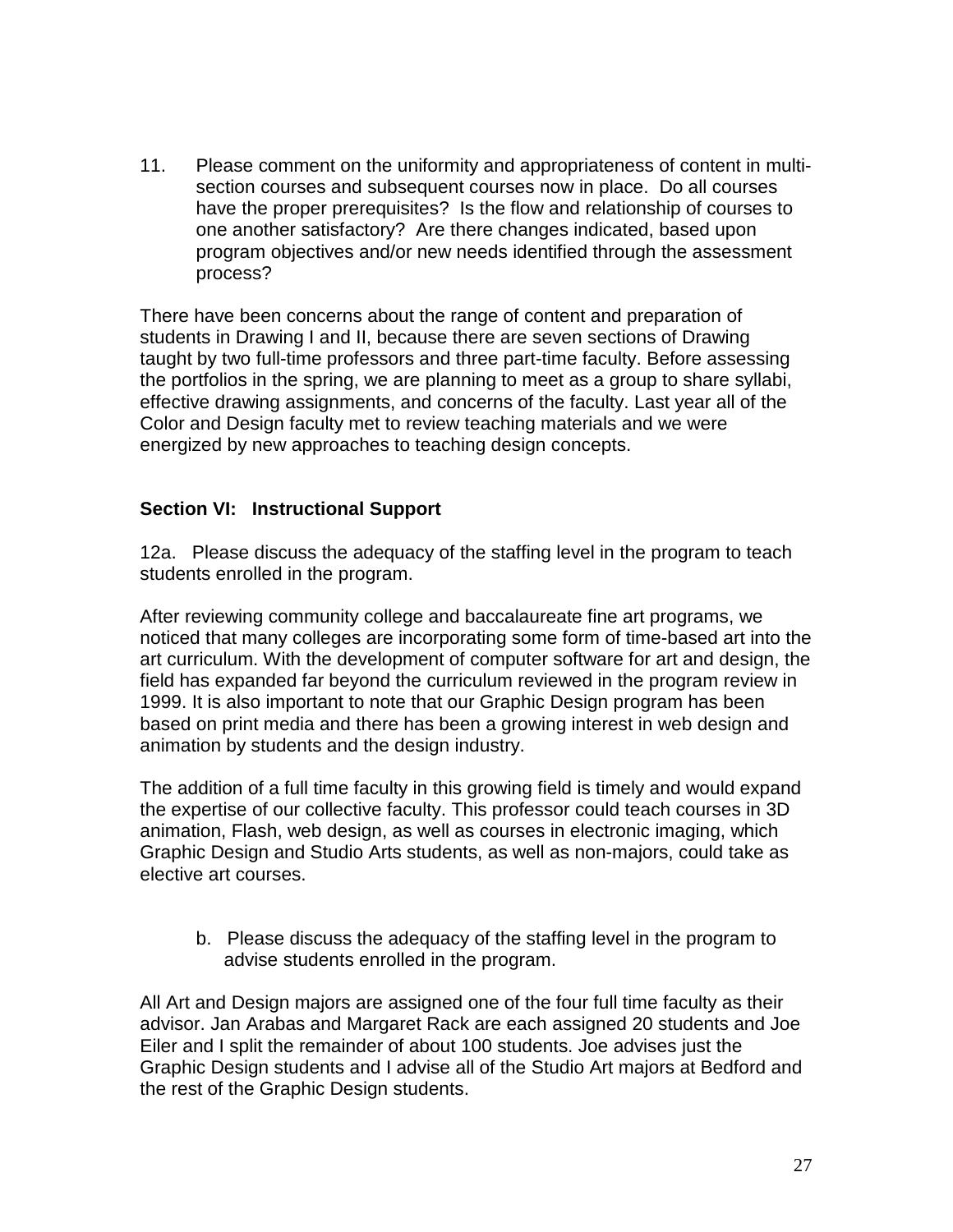With our new emphasis on portfolio development as explained in our PSLO I, Studio Art advising will become more intensified, because we plan to become much more actively involved in the process. An additional full-time Art and Design faculty member will be necessary fulfill this added responsibility.

The reason that the department has embraced advising all of our students is because they need informed and specialized advice in the field. There are many paths for art students depending on their proposed major and the requirements of transfer institutions, so we individually tailor their academic choices and their elective art courses.

14. What specific support services and activities (i.e., tutoring, media, library, disabled student support, computer labs, service learning) does this program require? Please comment on the availability and adequacy of these services. Be specific about any current deficiencies or projected needs.

### **Transfer Counseling**

As art faculty become more actively involved in portfolio development and the transfer process, we would like to create a stronger connection with the transfer counselors at the college, so that we can provide the students a full team of support. We anticipate that this collaboration will ensure a smooth path through the complex transfer process and increase our students' success.

### **Mac Labs**

With the addition of four digital photography sections, the Mac Labs need more funding for additional printers and printing supplies. The Graphic Design program is already feeling the effects of the expanded needs of Digital Photography. Unlike the Graphic Design students, who have many preliminary steps before the final printing of their pieces, the digital photographers are printing many 8"x10" images in each class. The impact of having 74 extra students printing portfolios of many images is starting to take a toll on the printers and the printing resources. We anticipate the need for a new laser printer by Fall 2011 and additional funds for cartridges for our ink jet printers.

Based on our student survey and new course offerings at other art programs, we recommend that we offer courses using 3D animation software. These courses would complement our Graphic Design and Studio Art programs, because it is applicable to a variety of fine art and commercial uses. This software is costly, but will enable us to update our program to reflect the technological changes in the expansion of current art programs. A course in Flash, a multimedia animation and interactivity program for web design, would also complement our Web Design class and would only require a software upgrade of Adobe CS5 that is anticipated in January 2010.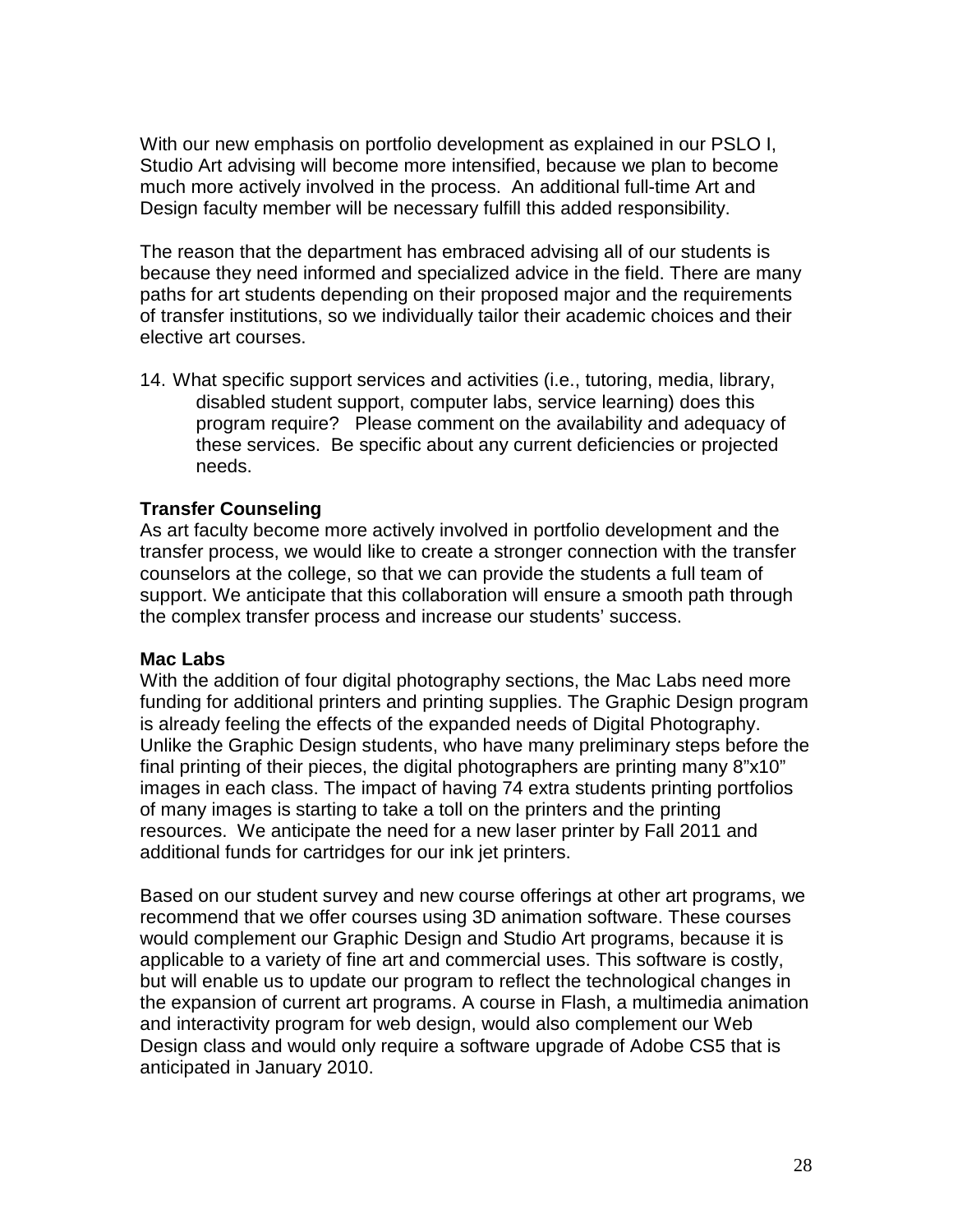15.How adequate and appropriate are program facilities and equipment? Please be specific about current deficiencies or projected needs.

### **Studio Space**

Our biggest concern is that there are too many conflicting media sharing common studio space. The Henderson Hall and the Federal Building studios both offer courses in drawing, painting, stained glass, and sculpture. The sculpture course generates a great deal of dust due to plaster projects, which is problematic to the drawing and painting classes. The sculpture class also requires an additional area of the studio space to contain the ongoing projects that need to be completed in the studio. Carving out a work area for sculpture in a studio that contains 18 drawing tables, 18 easels, 18 taborets, 18 stools and a 6'x8' modeling stand has been problematic for students and faculty.

Most colleges have separate spaces for sculpture and other specialized media. Greenfield Community College has four studios for classes in 2D design, 3D design, drawing, and painting. Like other art programs, our students need storage space for their artwork that includes flat files and lockers for supplies.

Henderson Hall studio needs a better lighting system to direct light effectively on subjects and artwork.

### **Art Gallery**

it is also time for Middlesex to have a real art gallery. Although the Art and Design Department has installed many fine shows in the corridor gallery in Henderson Hall, it has been limited by the glass cases. The department envisions a 1500 square foot distinct gallery that is a fully secured space rather than an open lobby area. A gallery space of this type would enable the college to exhibit professional work in all sizes and media. This space could potentially open up to a lobby area in an inviting and expandable way.

In addition to a gallery, it is also necessary to have a gallery director. Although I have been mounting shows in the corridor for over twenty years as part of my full-time position, this real gallery will require a real director. Using Bunker Hill's Gallery Director as a model, Laura Montgomery works for the college full-time as a gallery director and as a coordinator of many of the activities that take place within the adjoining auditorium. She also oversees a group of students, who work as gallery attendants. Bunker Hill's commitment to the arts has been evident in the last few years by a number of exciting shows and activities that been well publicized in Massachusetts.

Related to the concept of service learning, internships, and community partnerships, the Art and Design Department needs to have a second art studio in Lowell to offer additional art courses as well as a space for creating special projects like The Culture Garden on Middle Street. A 30'x40' studio with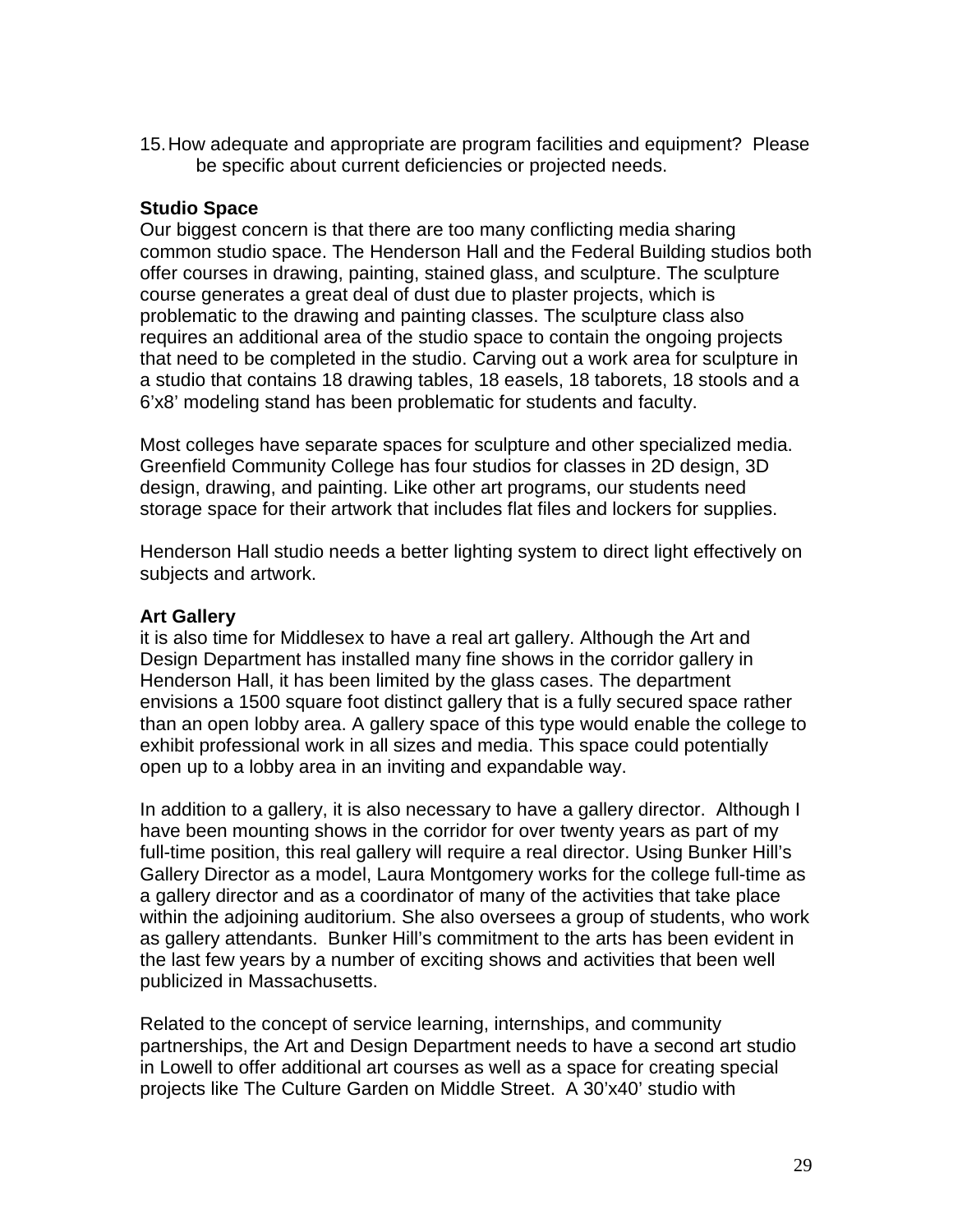additional storage space would give us latitude to pursue other community arts projects and offer more art classes.

16.Please describe any professional development needs of program faculty or staff.

Due to budget constraints across the college the past two years, art faculty have not been funded to attend specialized workshops in their disciplines. Before this cut back, their needs were met by the college's professional development opportunities.

Please provide any additional information that you consider important in assessing this department/area.

A big concern in a community college environment is that it is more difficult for students to make connections with other students and faculty when they leave campus directly after their classes. We have tried to provide opportunities for students to socialize around events of common interests to help build an art community and increase retention.

Last year the Art and Design Department sponsored a Painting and Pizza Party through Food for Thought, which was a lot of fun. We hung a 12'x25' sheet of clear plastic from the ceiling of the studio, basically dividing the room in half. On one side were the models and the other side were the painters. The models pressed against the plastic in active poses while the painters traced and improvised their images. The whole room became part of the painting- the skeleton, ladder, plants, etc. After painting, we had a pizza party at the Trustees House.

We will be planning another festive event this year for our 56 Studio Art majors, a 25 percent increase in students from last year. This event will focus on portfolio development and possible career paths and provide an opportunity for new students to meet other art majors and art faculty.

The Art Department has sponsored artist gallery talks and receptions that have corresponded with related courses. Meeting the artists and hearing about their ideas and processes has been inspirational for our students. With the aid of the Student Union Government Association. The Art and Design Department also sponsors receptions for student shows at the end of each semester. Celebrating students' achievements is an important goal of the department.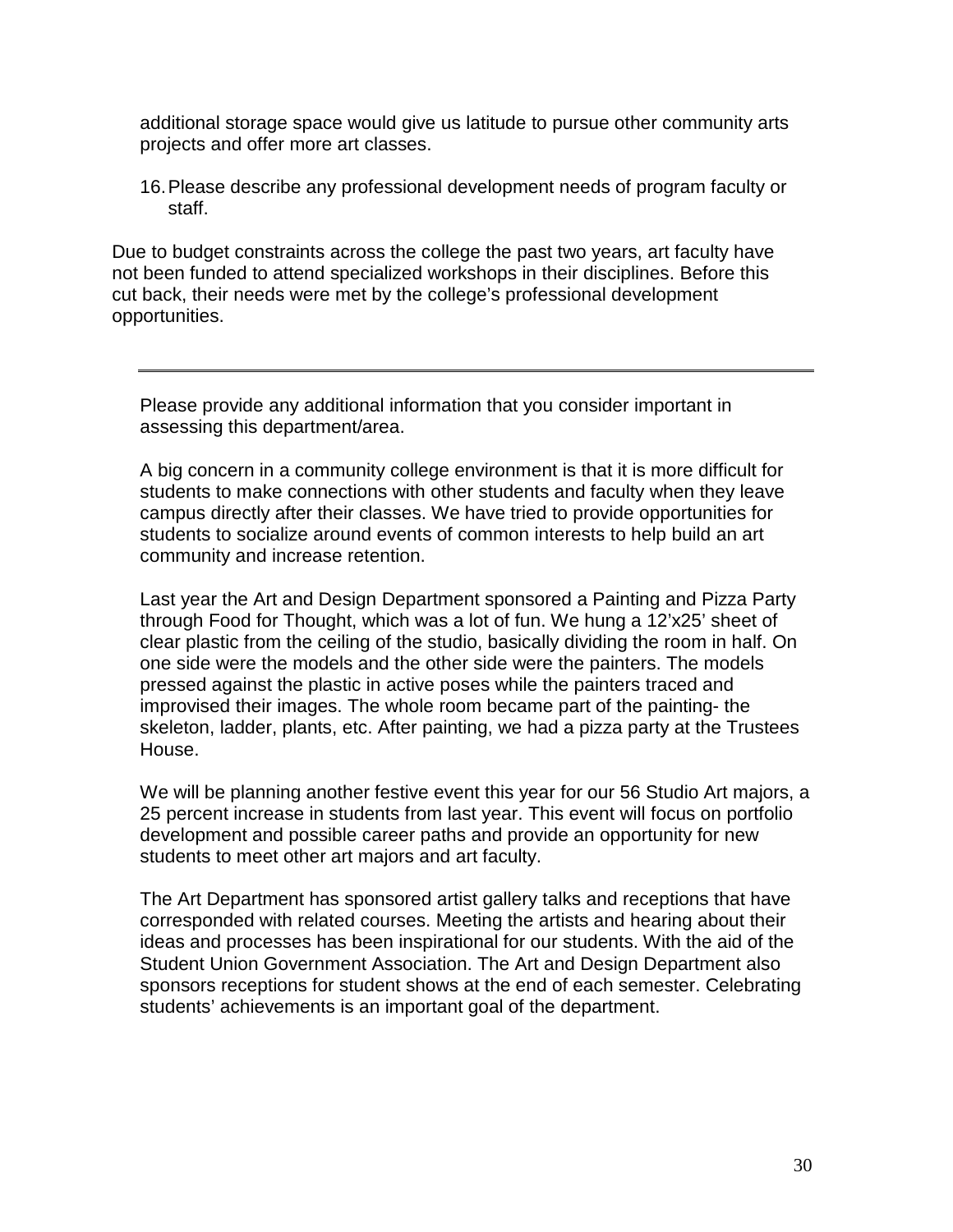### **Section VII: Program Evaluation Summary**

This section should be completed based upon review and consideration of both the data supplied in **Section II** and the questions posed in **Sections III, IV, V, VI and VII.**

A. Program Strengths

1. One of major strengths of the Studio Art Program is its contribution to the college's mission through the preparation of students to transfer to art baccalaureate programs. (Section II -1, 2a)

2. The program is designed to resemble foundation programs at four-year art colleges. (Sections II- 1, 2a, IV-5a&b, 6c, 7a&f)

3. The program emphasizes building a well-rounded portfolio, which is the determining factor of a student's success in transfer to a four-year art program. (Sections II-1, IV-1a, 5a, V-a,f)

4. The program offers a nurturing and supportive environment for students. (Sections II-2b, IV-4a)

5. Students in the program are assigned an art advisor to ensure that they receive career and college transfer information as they progress through the program. (Sections II-2b, VI-14b)

6. The Studio Art Program adds an aesthetic presence to the college. Non majors are offered the opportunity to broaden their college experience by enrolling in an art class and joining art students in student shows in Henderson Hall Gallery. (Sections II-2b, IV-6e)

7. The gallery, as an extension of the art programs, offers the college a wide array of professional art exhibitions, that are accompanied by gallery talks and receptions that are open to the public. (Sections ll-2b, IV-63)

8. Classes are taught by practicing artists and art professionals. The faculty's immersion in their fields makes them vital mentors for students. (Section II-2b)

9. Courses in the program support curriculum in other college departments. (Sections III-3c, IV-6b)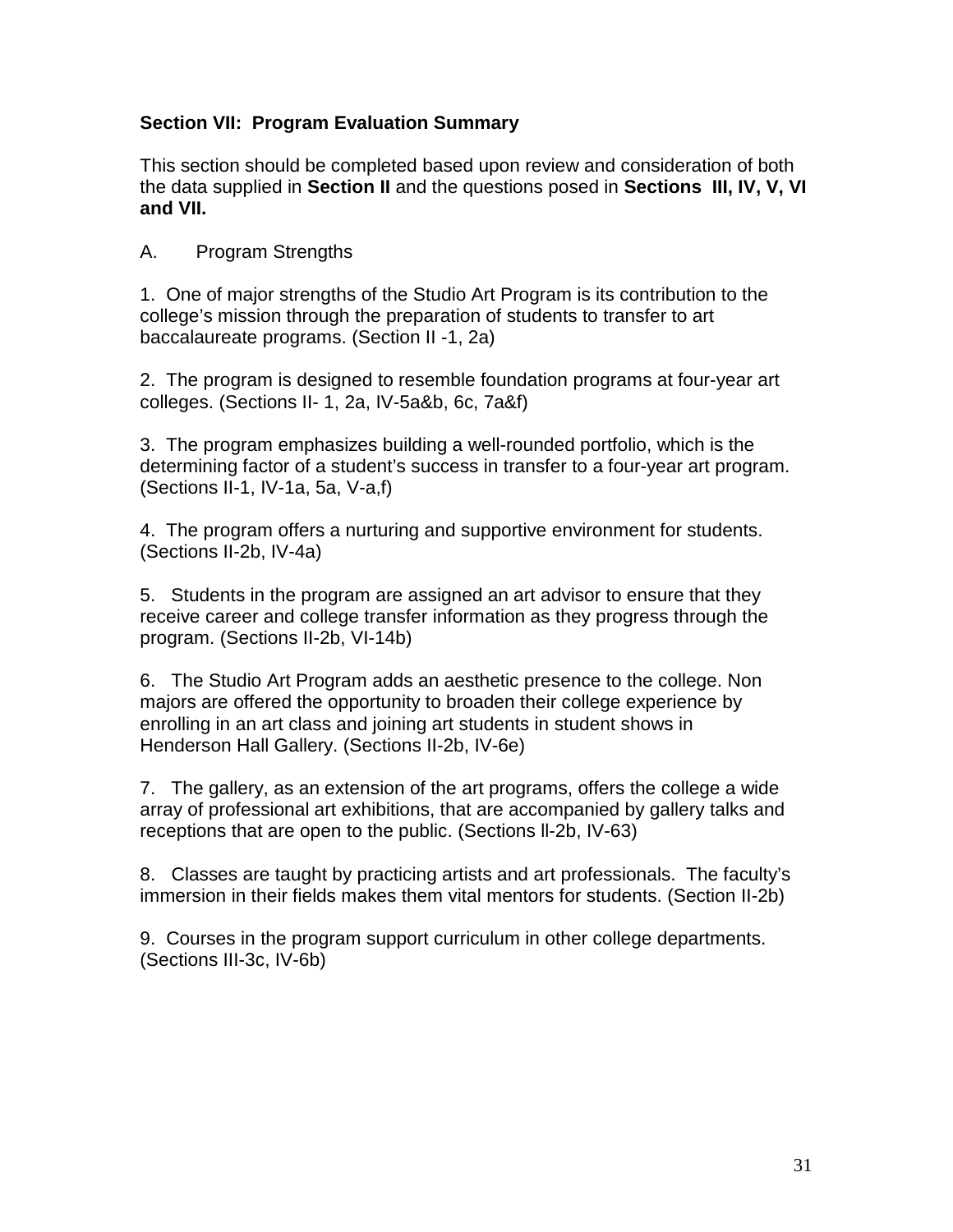B. Program Needs for Improvement, Proposed Plans for Improvements, Budgetary Implications, Timelines

| <b>Program Needs</b><br>(Reference the question in<br>the program review where<br>this need is explained.) | <b>Proposed Plans for</b><br>Improvement<br>(Bulleted list of suggestions.)                           | <b>Financial</b><br><b>Needs to</b><br><b>Make</b><br><b>Improvements</b> | <b>Proposed</b><br><b>Timelines for</b><br>Implementation |
|------------------------------------------------------------------------------------------------------------|-------------------------------------------------------------------------------------------------------|---------------------------------------------------------------------------|-----------------------------------------------------------|
| <b>Additional Studio Space</b><br>In Bedford<br>$(VI-16)$                                                  | Develop designated<br>space for 3D classes.                                                           |                                                                           |                                                           |
| <b>Additional Studio Space</b><br>In Lowell<br>$(VI-16)$                                                   | Develop designated<br>space for special art<br>projects                                               |                                                                           |                                                           |
| <b>Lowell Art Gallery</b><br>$(VI-16)$                                                                     | Develop gallery space<br>in the Rialto Bldg.                                                          |                                                                           |                                                           |
| Lowell Art Gallery<br><b>Director</b><br>$(VI-16)$                                                         | Hire to curate shows<br>and manage the gallery.                                                       |                                                                           |                                                           |
| <b>Full-Time Faculty-</b><br>Multimedia<br>(III-3c, IV-5a, VI-14a)                                         | Hire to expand<br>multimedia offerings                                                                |                                                                           |                                                           |
| <b>Art Advising</b><br>$(VI-14b)$                                                                          | New full-time faculty will<br>help advise the large<br>numbers of Art and<br>Design students.         |                                                                           |                                                           |
| <b>3D Animation</b><br>Software<br>(III-3c, IV-5a, VI-14a)                                                 | <b>Purchase 3D Animation</b><br>software to expand<br>course offerings for Art<br>and Design students | \$6,800.                                                                  |                                                           |
| Replacement of<br><b>Laser Printer</b><br>$(VI-16)$                                                        | Purchase printer for<br>Digital Photography and<br><b>Graphic Design courses</b>                      | \$10,000                                                                  | Need by<br>1/2011                                         |
| Budget increase for ink<br>jet cartridges for Digital<br>Photography<br>$(VI-16)$                          | Purchase 3 additional<br>sets of cartridges each<br>year                                              | \$1800                                                                    | Need by<br><b>Fall 2010</b>                               |
| Aligning curriculum in<br>Drawing I sections<br>$(V-11)$                                                   | Full and part-time<br>faculty will meet this<br>year to review syllabi<br>and projects                |                                                                           | <b>Fall 2010</b>                                          |